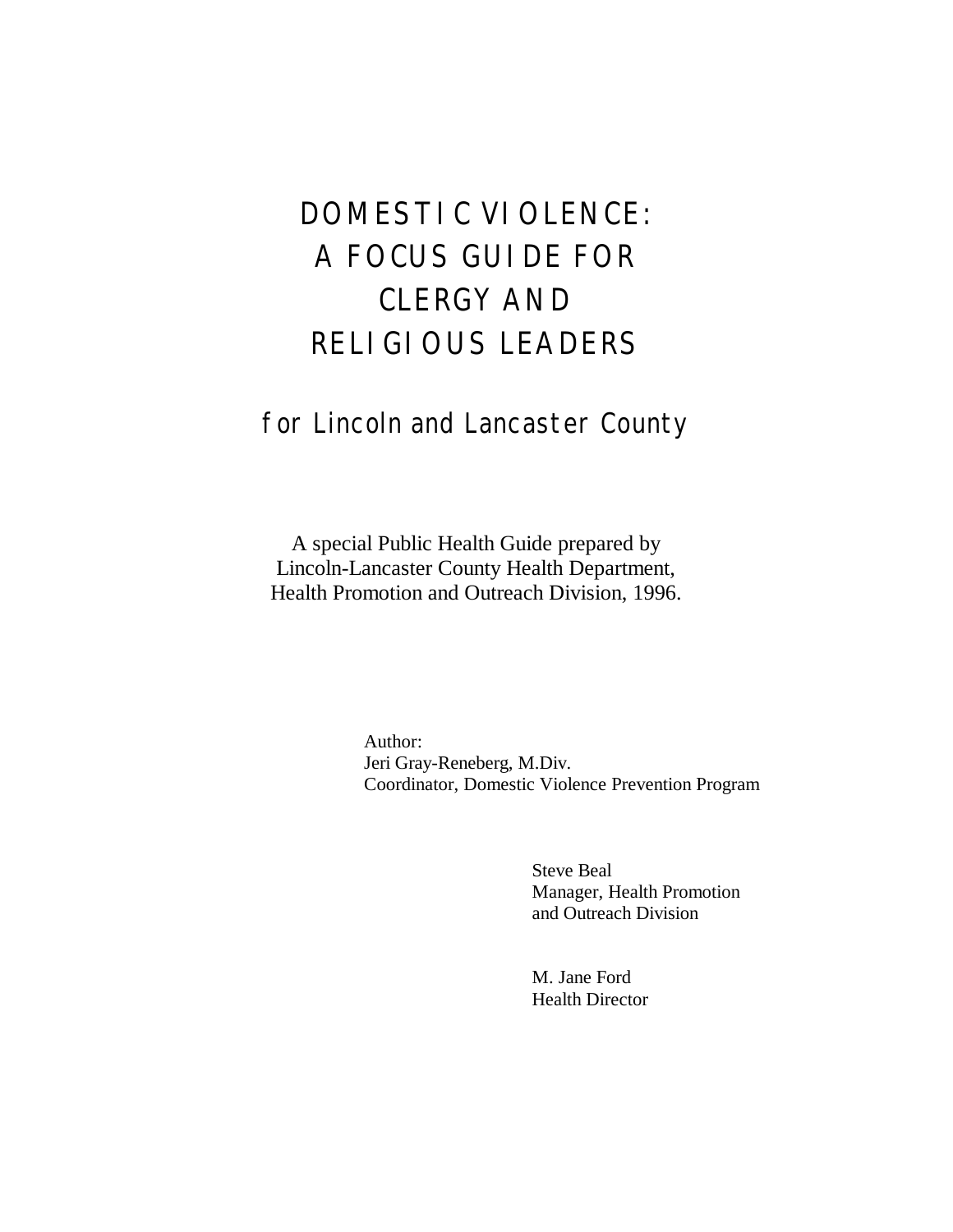## **Acknowledgements**

Thanks to the ecumenical group of clergy and laity which provided input and direction in the development of this guide: Bonnie, Coffey, Jane Cogan, Revs. Dale and Christy Dowdy, Joanna Kennedy, Ann Lafler, Rev. Dr. Norman Leach, Rev. Elizabeth Liggett, Kay Matthews, Rev. Patsy Moore, Rev. Charlene Morris, Bob Moyer, Rev. Dr. Clarke Mundhenke, Rev. Ed Price, Kay Reed, Rev. Jean Samuelson-Bruhn, Stork, and Rev. Jay Vetter.

A special thanks to Bryan Memorial Hospital for their commitment to the issue of domestic violence made evident by their printing of this guide.

## **The Purpose of This Guide**

This guide is a supplement for religious leaders (clergy and lay) to the Lincoln-Lancaster County Health Department publication, *Domestic Violence: A Public Health Education and Resource Guide.* That publication addresses the issue of domestic violence in greater depth and provides resources which this booklet, due to length restrictions, is unable to contain. It is highly recommended that this guide be used as an adjunct to that publication.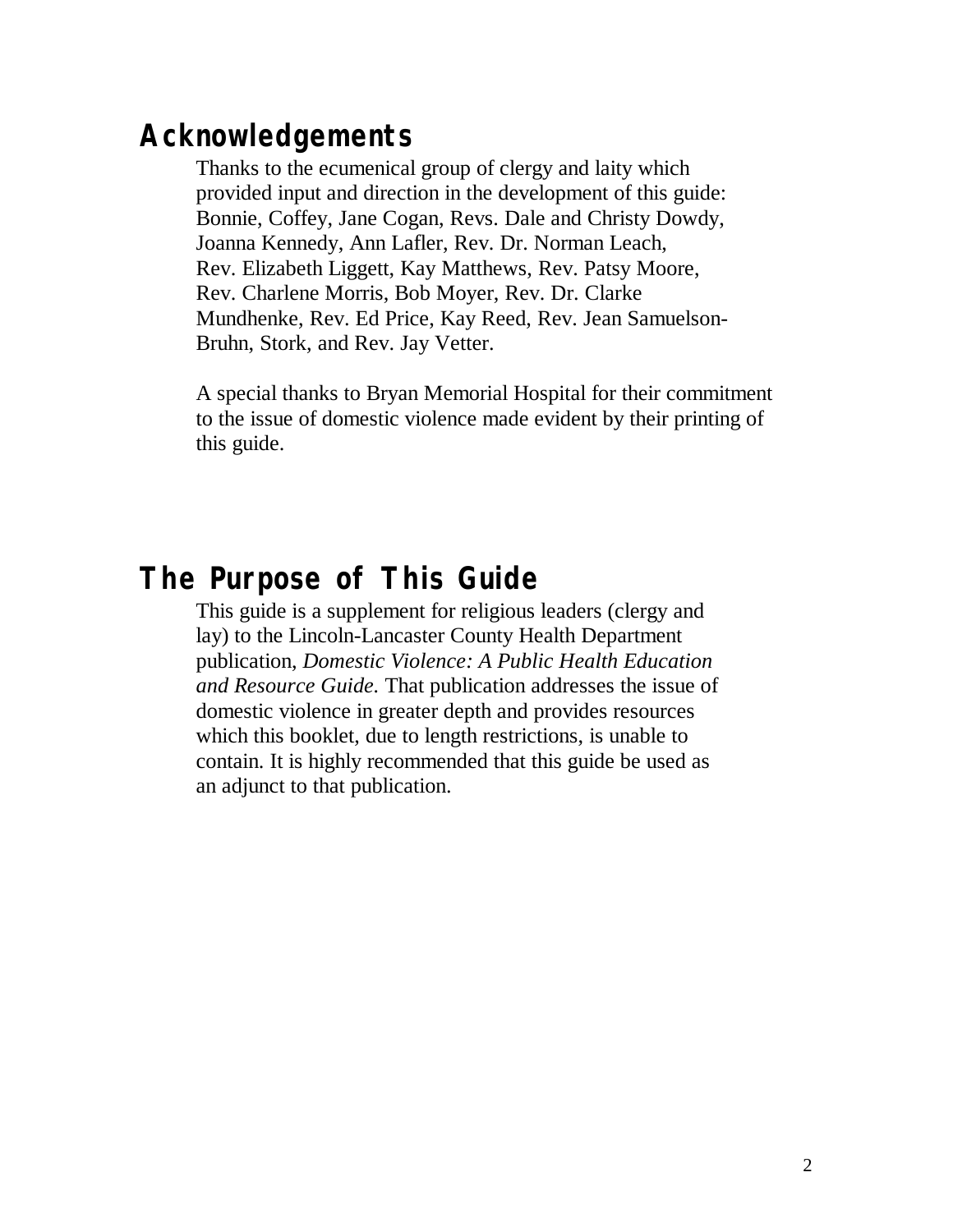## **Why a Domestic Violence Booklet for Religious Leaders?**

Recently 1,300 racially diverse Americans in five cities were polled by EDK Associates in New York City Regarding the issue of domestic violence. 93% of those polled said that if they were being physically abused, they would speak to friends, family, or *clergy* (italics mine) about the abuse. Clergy and lay leaders, even in 1996, still have access to families in a way afforded few helping professsionals. As religious leaders, their words are often given extra weight, in prescriptive sense. For these reasons, leaders of congregations should become familiar with the issues surrounding domestic violence, which estimates say impact 25 to 50% of women at some time in their lives.

## **Why Not Just Refer to the Experts?**

It is important to remember that there are experts working in the domestic Violence field, and to provide these referrals when a domestic violence situation comes to your attention. (For information on resources, as well as a more indepth analysis of domestic violence issues, please see *Domestic Violence: A Public Health Education and Resource Guide*, copyright 1996 by the Lincoln-Lancaster County Health Department.) Victims of domestic violence with a strong faith, however, may look to you for guidance as a religious authority. This is often a function of religious leadership. Conversely, perpetrators of Domestic violence will count on your silence about and lack of intervention in the situation, which help maintain the status quo. Religious leaders, especially Clergy, are often called upon to "bind up the brokenhearted," as well as to act as A prophetic voice which calls people to accountability and shows them where They fall short.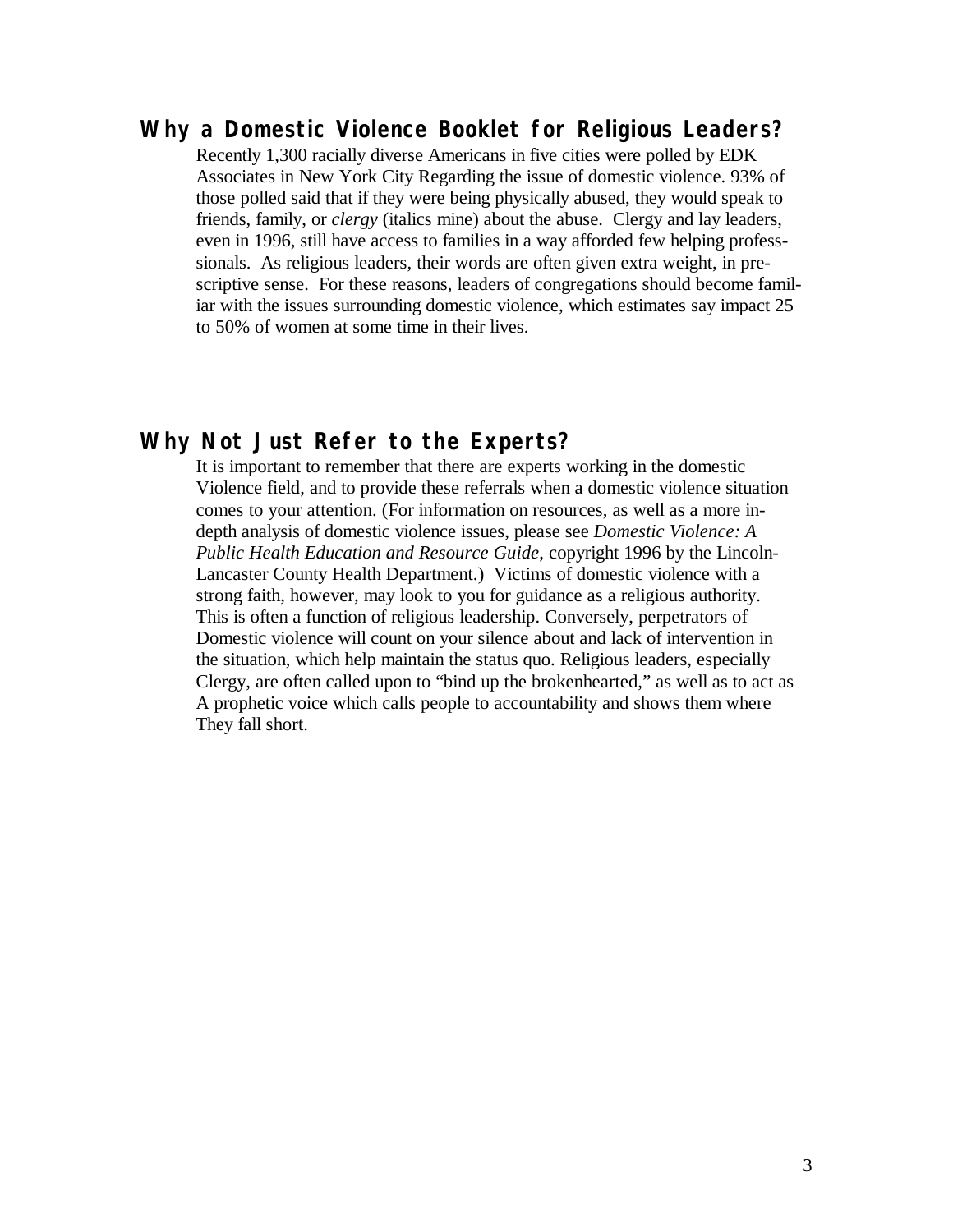## **Why is There So Much Domestic Violence?**

Statistics show that approximately 95% of domestic violence (which includes dating violence) is perpetrated by men against women. World history for several thousand years has shown an institutional pattern of dominance by men known as patriarchy. Although most of us today affirm that women are indeed created in the image of God, that early equality was eclipsed in most religious, including the Judeo-Christian tradition. Why this happened is cause for speculation, but the result has been a tragic loss for women – a loss of self-esteem, a loss of life options, a staggering loss of talent and creativity. Women were often powerless and invisible outside the home. In addition, domestic violence was often used instrumentally by men to dominate their wives and to keep order in the patriarchal family. Women owe debt of gratitude to the women's movement of the 60s and 70s, which spawned the battered women's movement, without which there would be no 24-hout hotlines and no shelters for battered women and their children. Although the struggle to end domestic violence continues, it is still tacitly condoned in some quarters. For this reason, it is especially important for clergy and lay leaders, who are often "bearers of meaning" in family crisis situations, to become informed about the issues of domestic violence and to thoughtfully and prayerfully consider their role in stopping the abuse. This booklet attempts to give some suggestions as to how religious leaders can become more effective, consistent witnesses regarding domestic violence to both the local congregation and the larger community.

## **Recent Scholarship in the Domestic Violence Field**

In 1979, Lenore Walker's landmark book, *The Battered Woman*, was published. Two years later, Del Martin followed with *Battered Wives*. In the mid – 80s, Ellen Pence and Michael Paymar of the Duluth Domestic Abuse Intervention Project created a batterers' treatment program which was revolutionary at the Time and is still used as a national model. Called "Power and Control: Tactics of Men who Batter," the program is based upon two "wheels": a "Power and Control Wheel" and an "Equality Wheel," which graphically demonstrate how a system of power and control supports violence and how, alternatively, a system of equality supports non-violence.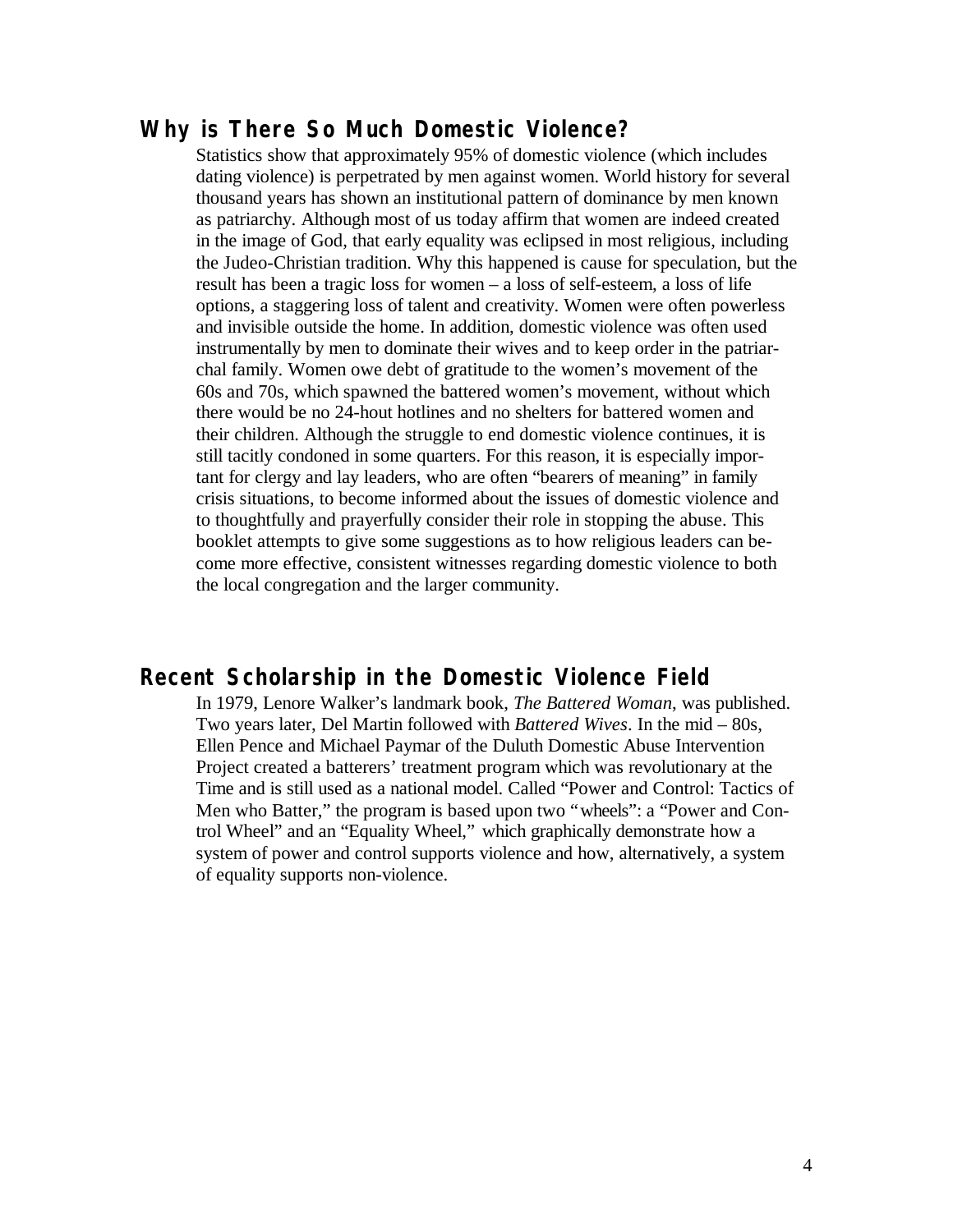## **The Process**

One of the clergy who gave input into the format of this booklet was inspired to Suggest that it might be a good thing to adapt the "Power and Control" and "Equality" wheels, to include Christian scriptural references, for the use of congregations. There were three reasons behind this decision. First, according to the Lincoln Interfaith council, 227 bodies of worship, or 95% of Lincoln's congregations, identify themselves as "Christian." Second, sometimes attempting to create such a tool in as neutral terms as possible can result in a tool which has no application for anyone. Third, another wheel, called "Mending the Sacred Hoop," produced by the Duluth program, is also included as an example Of a wheel generated by someone of a different tradition, in this case the Minnesota Native American tradition. It is to be hoped that clergy and religious leaders from other faith traditions might be able to look carefully and critically at Their own texts and historical quotations and to develop wheels which will have Meaning for those of their tradition.

The original "Power and Control" and "Equality" wheels and the "Mending the Sacred Hoop" wheel are included here. The Christian wheels which follow and Are based upon them are entitled, "Power and Control of Women in Patriarchal Society" and "Women Created in God's Image as Equal to Men." The underlying Assumption in creating two wheels is that there are parts of the Christian Bible And of subsequent Christian history which have been more, or less, helpful to women in the Christian tradition.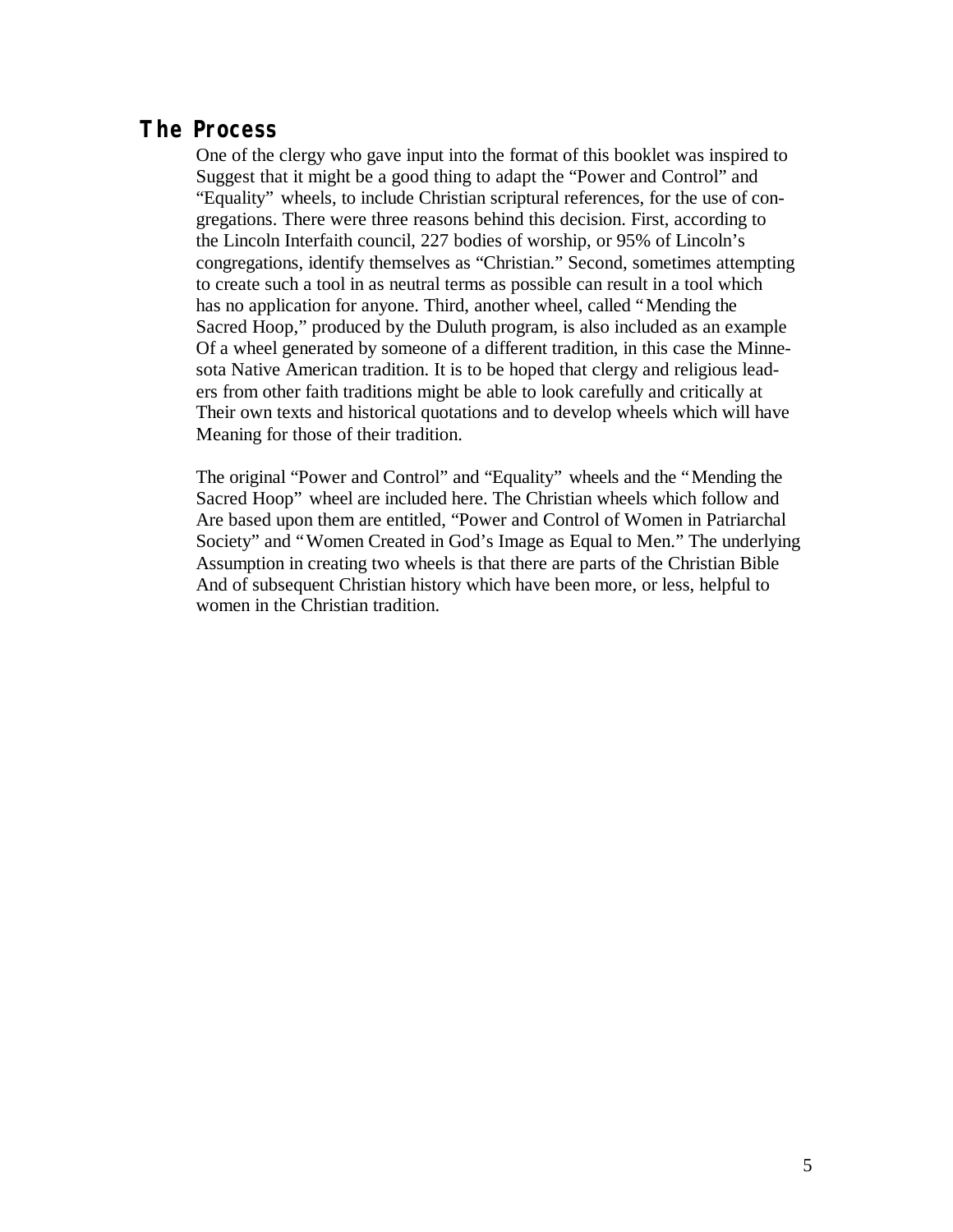## **Power and Control Wheel**

### **The Power and Control and Equality Wheels**

These wheels were developed by Duluth Domestic Abuse Intervention Project (DAIP) to use in connection with the DAIP batterers' treatment program, "Power and Control: Tactics of Men Who Batter." They show graphically how a system of power and control supports violence and how, alternatively, a system of equality supports non-violence. In the authorized programs, batterers' group look closely at each of theses issues and examine their own behaviors and underlying attitudes.



202 East Superior Street Duluth, Minnesota 55802 218-722-2780

6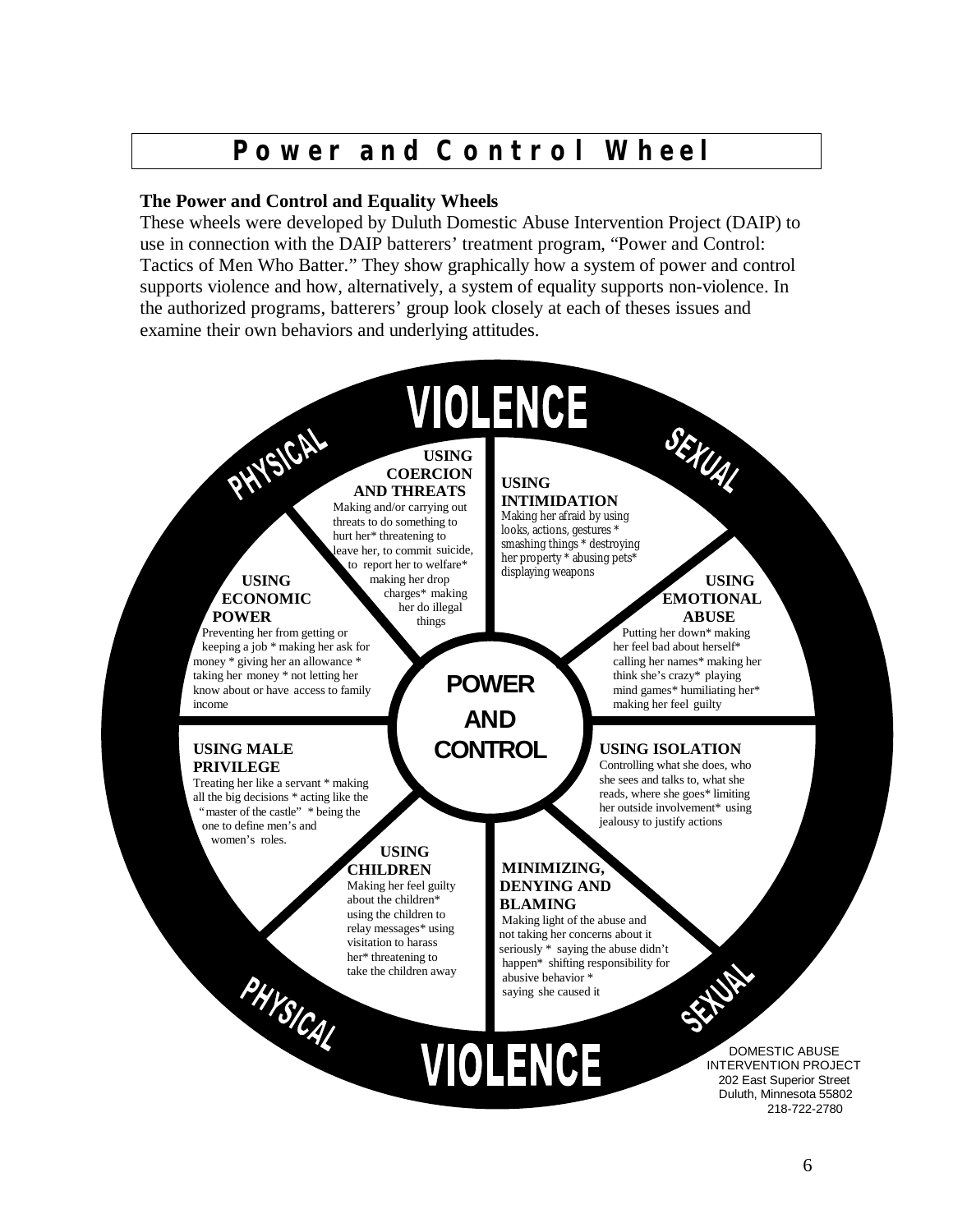## **Equality Wheel**

# NONVIOLENCE

### **NEGOTIATION AND FAIRNESS**

Seeking mutually satisfying resolutions to conflict\* accepting change\* being willing to compromise

### **NON-THREATENING BEHAVIOR**

Talking and acting so that she feels safe and comfortable expressing herself and doing things

### **RESPECT**

 Listening to her non judgmentally\* being emotionally affirming and understanding\* valuing opinions

## **EQUALITY**

### **SHARED RESPONSIBILITY**

arrangements.

Mutually agreeing on a fair distribution of work\* making family decisions together

 **ECONOMIC PARTNERSHIP** Making money decisions together \* making sure both partners benefit from financial

### **TRUST AND SUPPORT**

Supporting her goals in life\* respecting her right to her own feelings friends, activities and opinions

### **RESPONSIBLE PARENTING**

Sharing parental responsibilities\* being a positive non-violent role model for the children.

### **HONESTY AND**

### **ACCOUNTABLILITY**

Accepting responsibility for self\* acknowledging past use of violence\* admitting being wrong\* communicating openly and truthfully

# NONVIOLENCE

DOMESTIC ABUSE INTERVENTION PROJECT 202 East Superior Street Duluth, Minnesota 55802

218-722-2780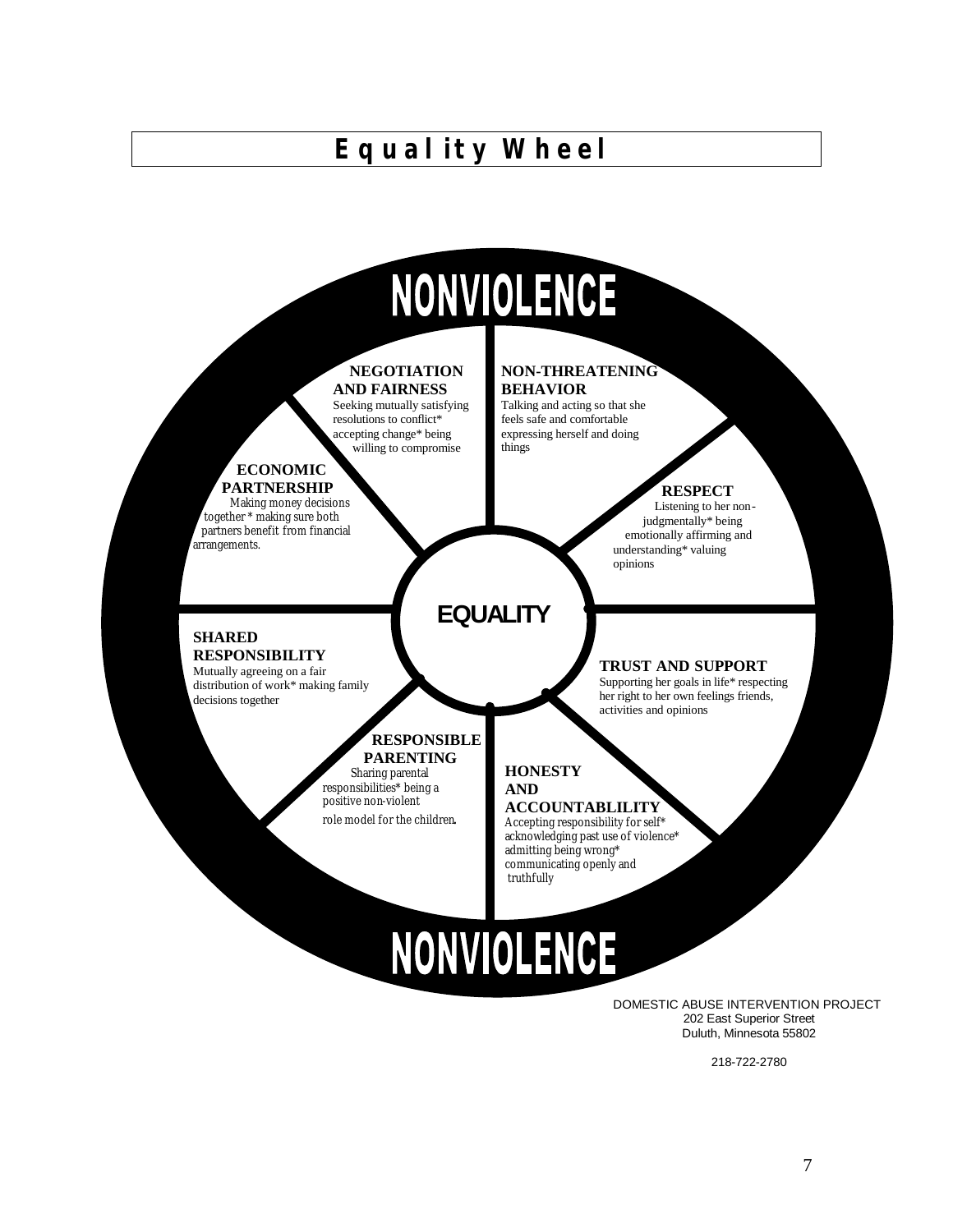

Developed by Jeri Gray-Reneberg, M.Div., for the Lincoln-Lancaster County Health Department; Modeled upon the "Power and Control" and "Equality" Wheels, Duluth Domestic Abuse Intervention Project.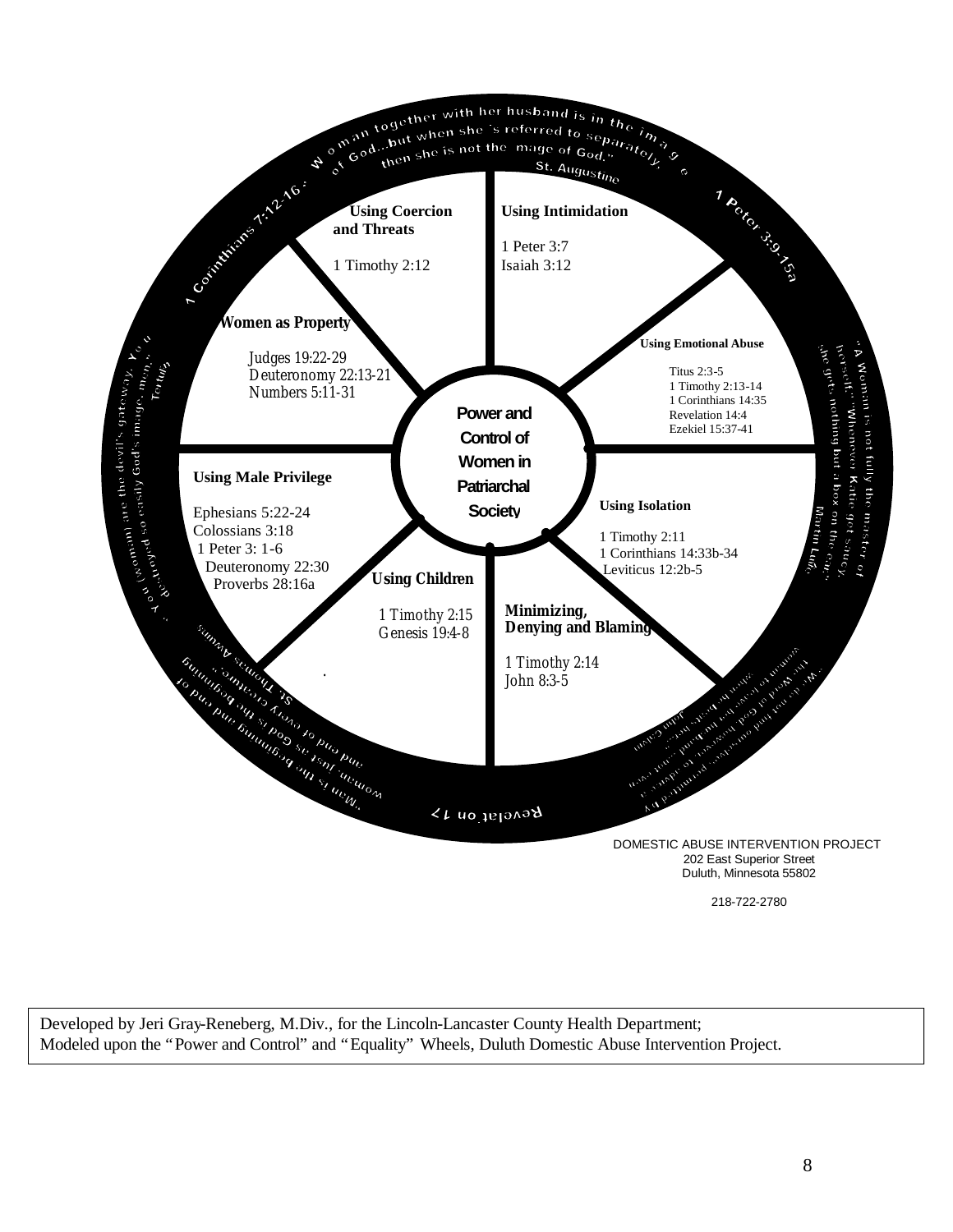e e quote from 1972 Philadelphia Yearly Meeting Society of Friends (Quakers)



Developed by Jeri Gray-Reneberg, M.Div., for the Lincoln-Lancaster County Health Department; Modeled upon the "Power and Control" and "Equality" Wheels, Duluth Domestic Abuse Intervention Project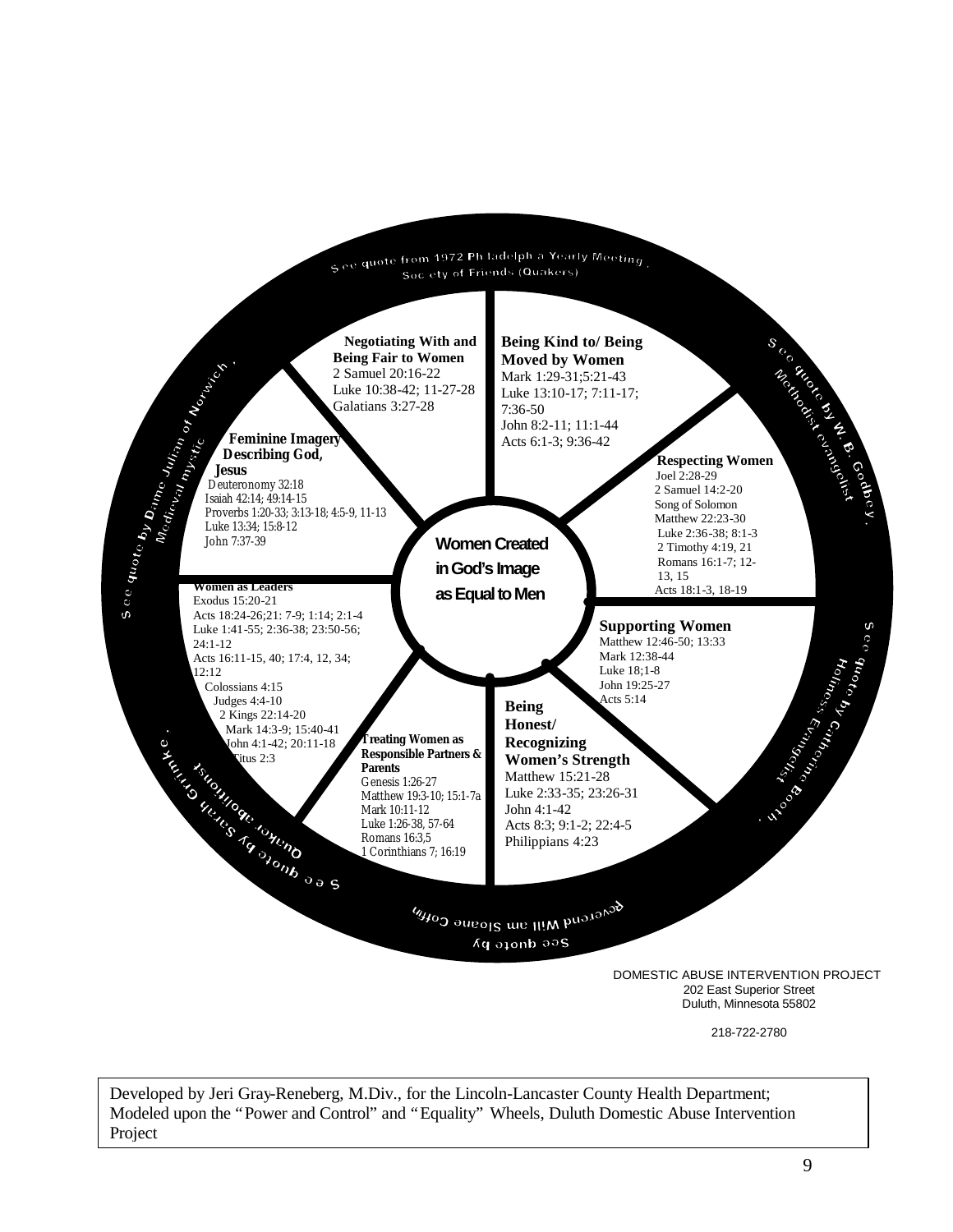# FISICA VIOLENCIA SEXUAL

**PODER** 

**Y** 

**CONTROL**

### **USO DE COERCIO Y**

**AMENAZAS \***Asustarla con amenazas de hacerle mal. \*Amenazarla con dejarla, con el suicidio o con denunciarla falsamente a la autoridad. \*Obligarla a etirar los cargos presentados contra el. \*Obligarla a cometer actos ilegales

#### **ABUSO ECONOMICO**

\* No dejarla trabajar o impedirle que mantenga su empleo \*Obligarla a que le pida dinero. \*Darle una mensualidad. \*Quitarle el dinero. \*No informarle acerca de los ingreso familiars o no permitirle disponer de los ingresos.

### **INTIMIDACION**

\*Provocarle miedo a traves de sus miradas, acciones y gestos. \*Destrozar objetos. \*Intimidarla rompiendole sus cosas personales, maltratando a los animals domesticos, mostrandole armas.

#### **ABUSO EMOCIONAL**

\*Hacerla sentir inferior. \*Hacerla sentir mal. \*Insultarla con apodos ofensivos. \*Hacerla pensar que esta loca. \*Confundirla a proposito. \*Humillarla. \*Hacerla sentir culpable. 

### **PRIVILEGIO MASCULINO**

\*Tratarla como una sirvienta. \*No dejarla tomar decisions importantes. \*Actuar como el rey de la casa. \*Definir los roles del hombre y de la mujer.

### **MANIPULACION DE LOS NINO(A) S**

\*Hacerla sentir culpable por el comportamiento de los nino(a) s como intermediarios y mantener asi el control. \*Usar las visitas con los nino(a)s para molestarla o amenazarla. Amenazarla con quitarle los nino(a)s.

### **AISLAMIENTO**

\*Controlar lo que hace, a quien puede ver, con quien puede hablar, lo que puede leer, y donde va. \*Limitarle su vida social. Utilizar los cellos para justificar sus actos.

#### **MINIMIZAR, NEGAR, CULPAR**

\*Minimizar el abuso. \*No tomar seriamente la preocupacion que ella tiene sobre el abuso. \*Negar que hubo abuso. \*Hacerla sentir responsible de la conducta abusive. \*Decirle que ella lo provoco.

# FISICA VIOLENCIA SEXUAL

DOMESTIC ABUSE INTERVENTION PROJECT 202 East Superior Street Duluth, Minnesota 55802

218-722-2780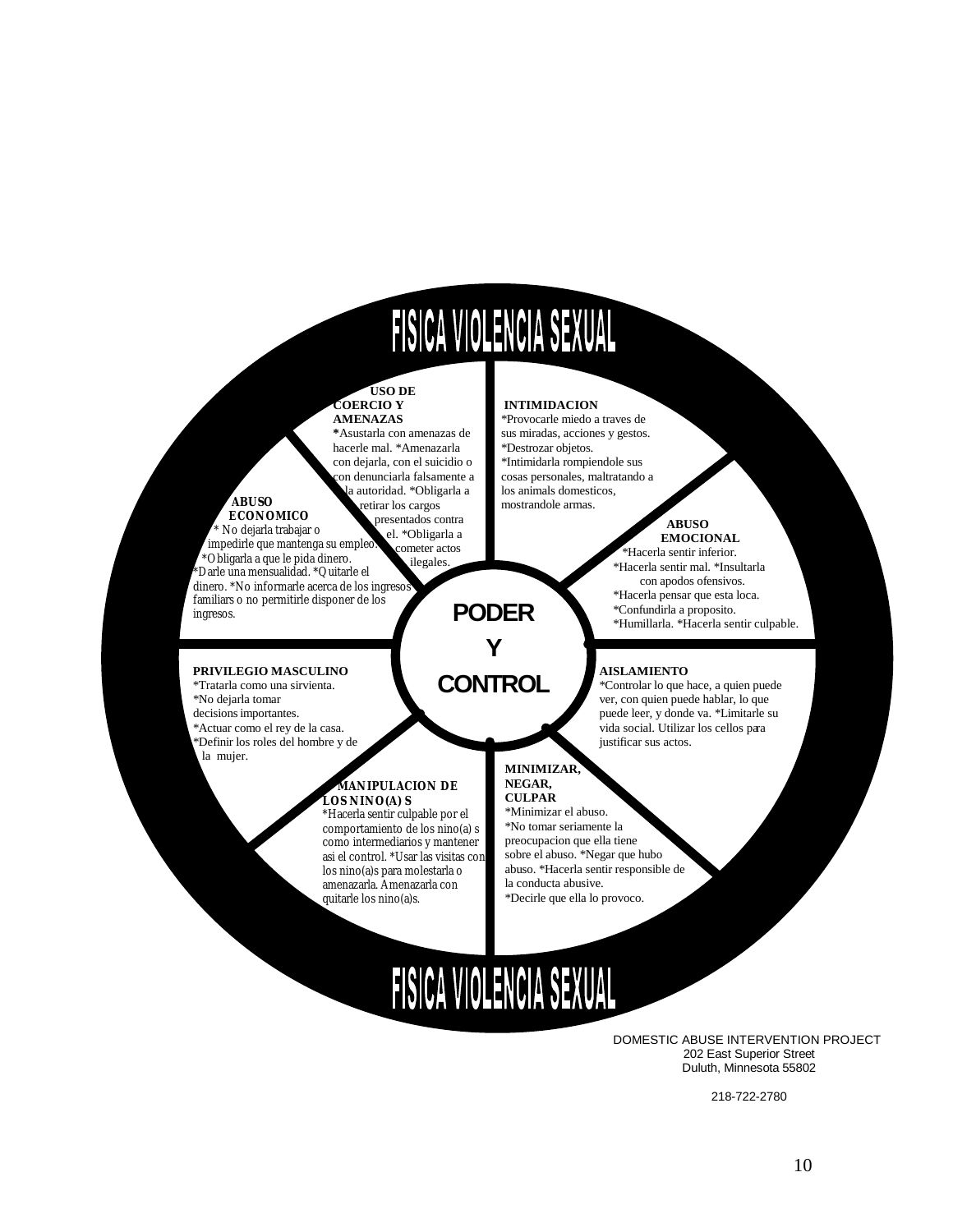# **SIN VIOLENCIA**

**IGUALDAD**

### **NEGOCICIACION**

 **JUSTA \***Ante un conflicto, buscar soluciones convenientes para ambas partes. \*Aceptar combios. \*Estar dispuesto a a llegar a un acuerdo.

### **CONDUCTA NO**

**AMENAZANTE** \*Actuar y hablar de manera que ella se sienta segura y comoda al hacer sus cosas y al expresarse.

#### **ECONOMIA COMPARTIDA**

\*Tomar juntos las decisions economicas. \*Asegurar que los acuerdos economicos beneficien a los dos.

#### **RESPETO** \*Escucharla sin juzgarla. \*Apoyarla y comprenderla. Valorar sus opiniones.

## **RESPONSABILIDAD**

**COMPARTIDA** \*Llegar a un acuerdo para una justa distribucion de las tareas de la casa. \*Tomar juntos las decisions familiares.

# **ASUMIR LA**

**RESPONSABILIDAD PATERNA**  \*Compartir las resposabilidades de la crianza. \*Ser un modelo de conducta para

sus hijo(a)s, actuando positivamente y sin violencia.

### **CONFIANZA Y APOYO**

\*Apoyarla en sus metas en la vida. \*Respetarle sus sentimientos, amigo(a)s. actividades, y opiniones.

#### **HONESTIDAD Y RESPONSA-BILDAD**

\*Aceptar responsabilidad por sus acciones. \*Reconocer y aceptar que actuo violentamente en el pasado. \*Reconocer que estaba equivocado. \*Comunicarse abiertamente y con la verdad

# **SIN VIOLENCIA**

DOMESTIC ABUSE INTERVENTION PROJECT 202 East Superior Street Duluth, Minnesota 55802

218-722-2780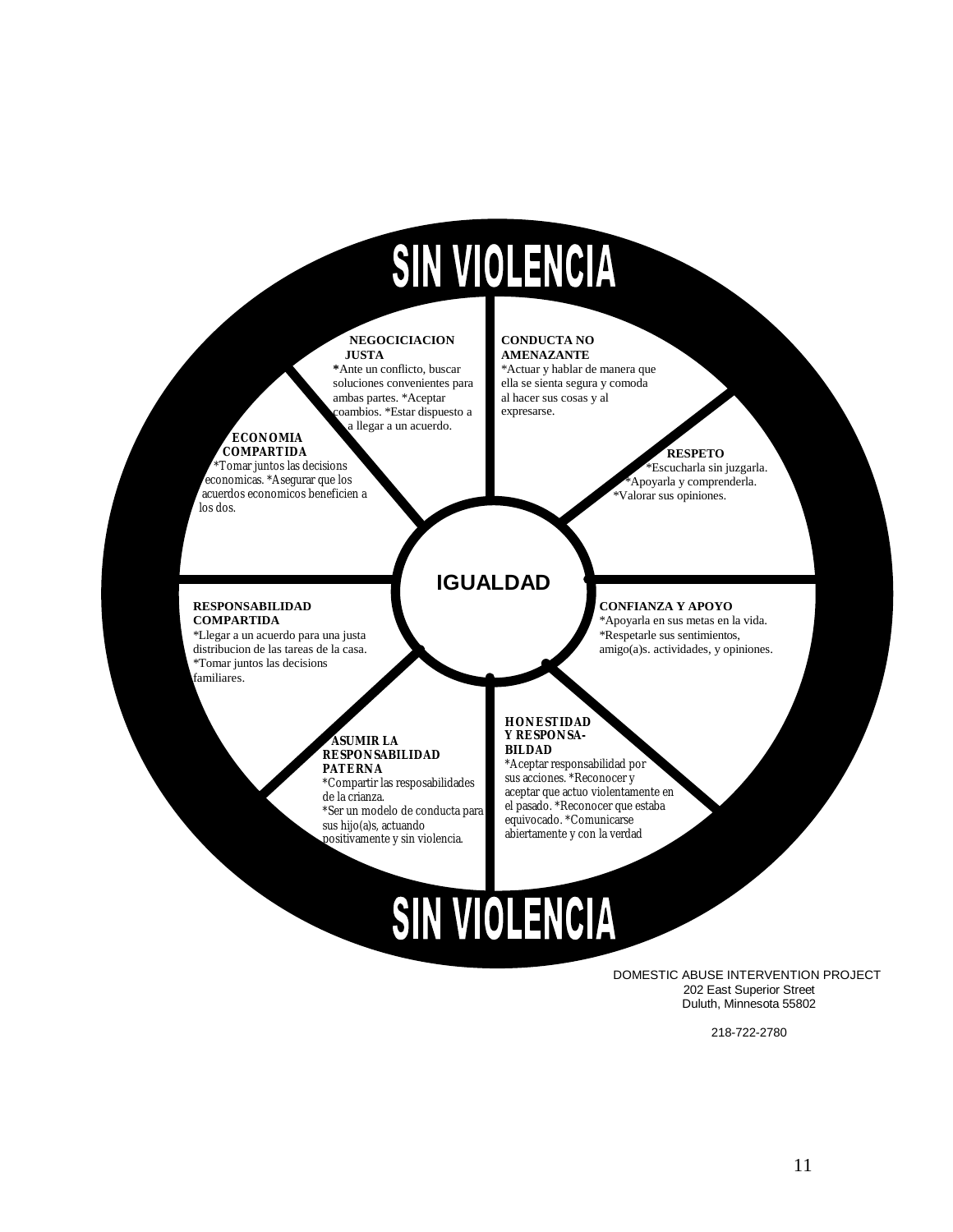"There is one teacher, namely Christ, and … in his spirit there are no distinctions between persons, nor any reason of age, sex or race that elects some to domination… combativeness in family life, whereby man and wife or parents are children strive to assert a supremecy of will, is nom compatible with the conviction that there is that of God in everyone."

1972 Philadelphia Yearly Meeting, Society of Friends (Quakers)

"And though, possibly, an earthly mother may suffer her child to perish, our heavenly Mother Jesus can never suffer us who are his children to perish. For he is almighty, all-Wisdom and all-love."

Dame Julian of Norwich, Medieval mystic

"I surrender not out claim to equality. All I ask of our brethren is that they will take their feet from off our necks, and permit us to stand upright on the ground which God has designed for us to occupy."

Sarah Grimke, Quaker abolitionist

"Men who repress in themselves the 'feminine' side of their nature will generally… be anti-feminine… The woman most in need of liberation is the woman in every man. When at last this woman is liberated—along with the man in every woman—our homes, the churches, and the world, will be much better places. There can no longer be true community between women and men unless that community is based on full equality." Reverand William Sloane Coffin

"If she have the necessary gifts, and feels herself called by the Spirit to preach, there is not a single word in the whole book of God to restrain her, but many, very many, to urge and encourage her. God says she SHALL do so… "

Catherine Booth, Holiness evangelist

"It is a God-given, blood-brought privilege, and bounden duty of the women as well as the men, to preach the gospel."

W.B. Godbey, Methodist evangelist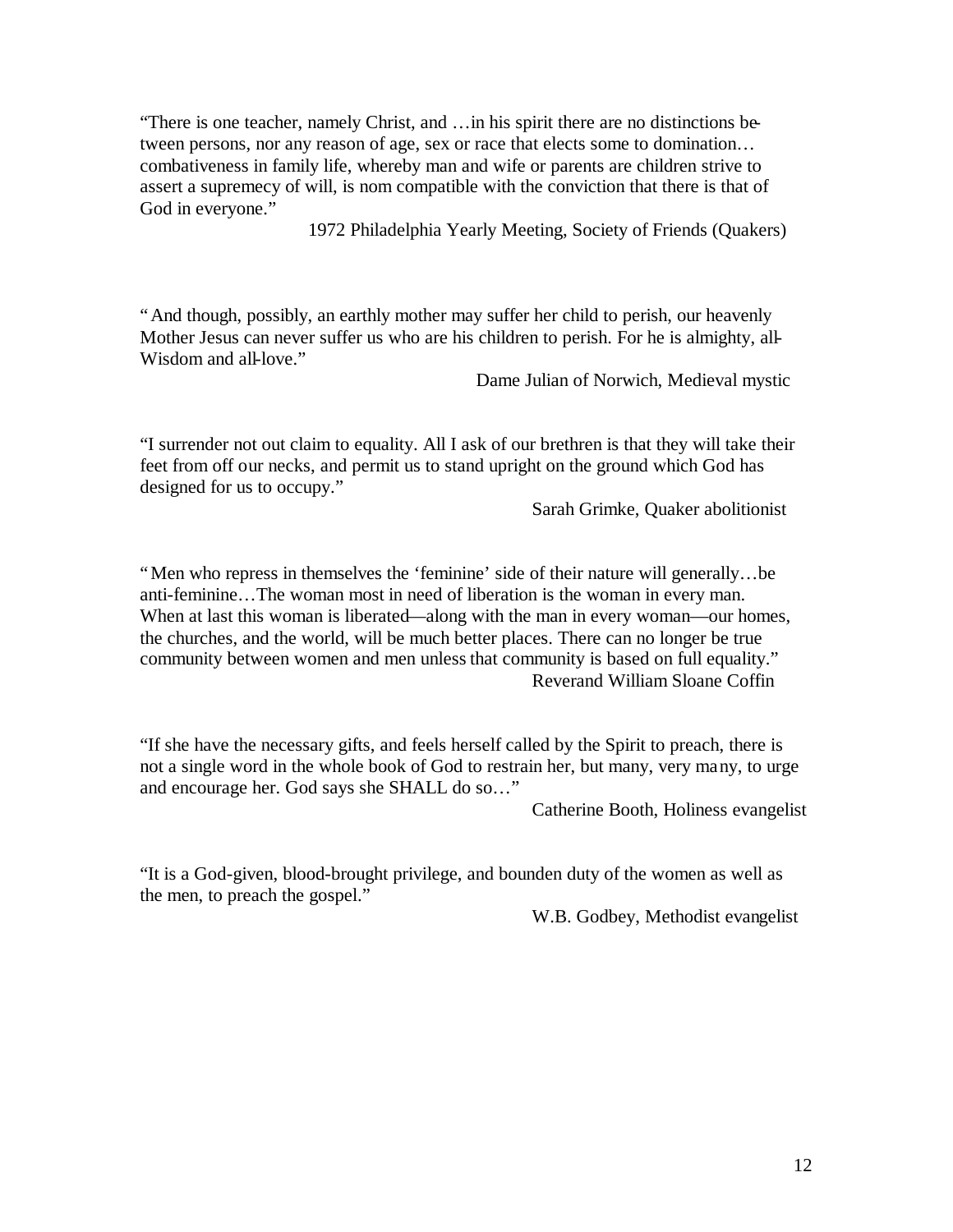### **Reflection on the Wheels**

The process of reviewing biblical texts and historical quotations was a consuming one. The task was made easier by the use of the book, *Biblical Affirmations of Women* by Leonard Swidler, copyright 1979 by the Westminster Press.

The final product emerged as somewhat different than expected. Most biblical Texts referring to women, directly or indirectly, are to be found on the wheel, "Women Created in God's Image as Equal to Men." There are specifically 73 total positive, as compared to 26 total negative, texts listed (there are, in addition, many ambivalent texts which were not included on either wheel). It is striking that, of the 73 positive texts, 50 are to be found in the Gospels and in Acts (penned by the same evangelist as the book of Luke). In other words, 68% of the positive texts about women are to be found in the words and actions of Jesus, and in Jesus' immediate legacy to the early Christian Church. By contrast, no references from the Gospels or the Book of Acts are found on the wheel entitled, "Power and Control of Women in Patriarchal Society"- instead, historical quotations of several of the influential Church fathers are easily placed in the outer ring, which corresponds to th e "Physical and Sexual Violence" outer ring on the original "Power and Control" wheel.

What becomes apparent is that the weight of Christian scripture attests to the fact that women are created in the image of God, and Jesus reaffirmed the value of women as capable persons who should have the same options as men. However, very early in Christian history, something happened to change the Church's move toward full inclusiveness. To answer why would divert from the intent of this booklet, which is to focus on churches' response to victims of domestic violence. But it's important to see these wheels as symbols of what the patriarchal system has meant to women. Although there are several significant quotations encircling the "Women Created in God's image… " wheel, none carry the same weight as those prescriptions spoken by the Church "fathers," who in many cases systematized Christian theology. This is the heritage received by all women. Because of this heritage, many centuries passed before women were allowed to own property; to vote; to decide whether, or whom to marry; and to speak the Word of God. Because of this heritage, many centuries passed before women were no longer subject to the chastising of their husbands by any means, including domestic violence.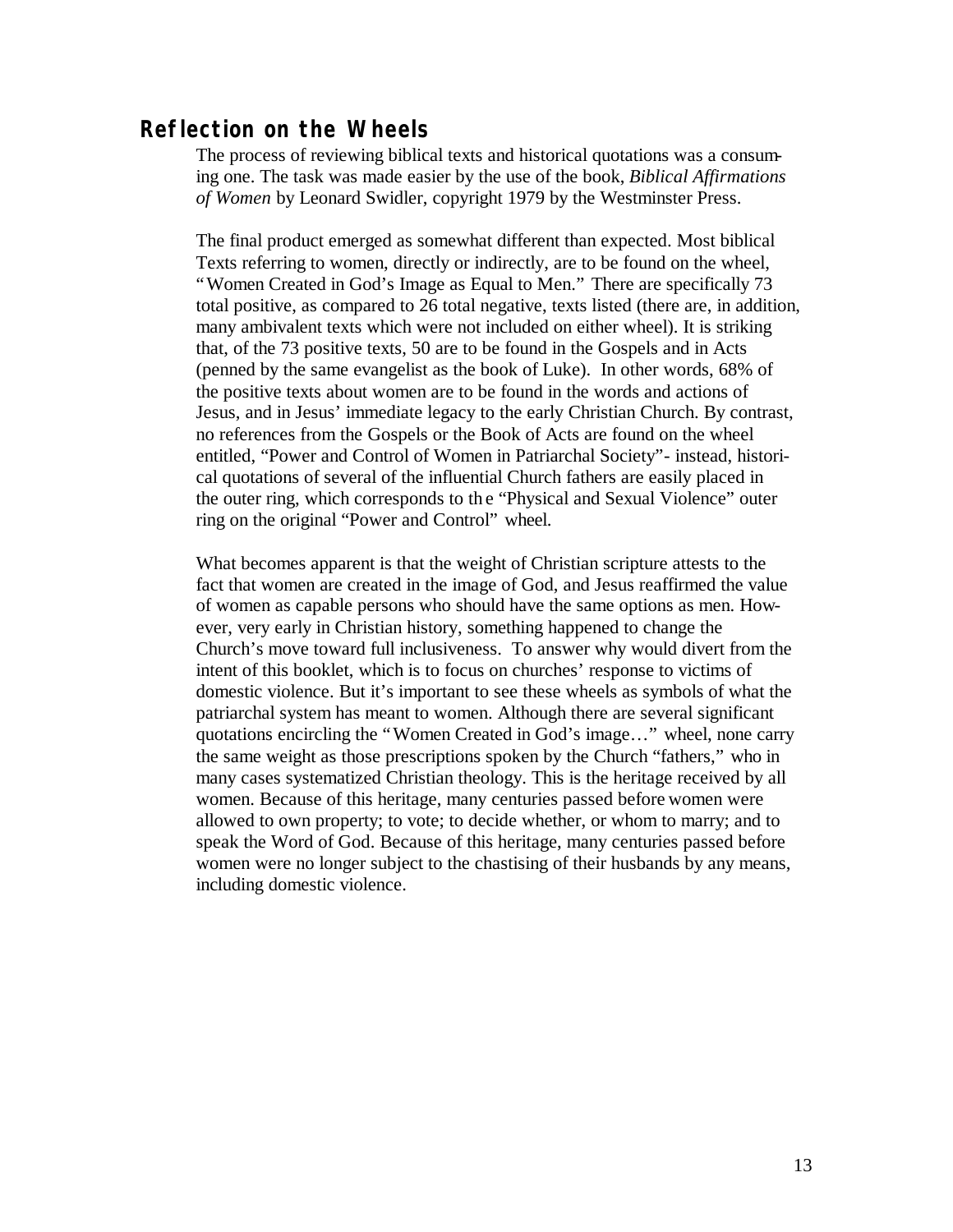## **How Can My Faith Community Respond to the Issue of Domestic Violence?**

The environment of your congregation may be perceived as being sympathetic To the victim's dilemma and intolerant of the abuser's violent behavior, or conversely, as preferring that "private family issues stay private"- effectively isolating the victim and ensuring that she does not feel safe raising the issue with anyone.

Your congregation's governing body may want to look seriously at t hese general Issues:

- Is the congregation friendly and approachable? Do they feel it their responsibility to "welcome the stranger"?
- Is the congregation small enough that people come to know each other fairly well? If not, are there small groups meeting regularly for support and to build relationships, that members (and interested visitors) are assigned to?
- Is there a regular adult education hour? Might it be used once or twice to offer education about domestic violence?
- Is your congregation committed to helping human service agencies in the community through financial and in-kind donations and by providing volunteer assistance? (It sends a strong message to victims of abuse when a congregation departs occasionally from a choice to "adopt" less controversial organizations, such as those that help the homeless or abused children, and instead chooses to support the battered women's shelter or the domestic violence hotline.)

## **Spoken, Unspoken and Internalized Messages**

Would a victim of abuse who is a member of your worship body receive a strong Message that, if she were to disclose, she would not be blamed for the abuse? Even an innocent question like, "What did you do before he hit you?" can sound like, "What did you do to provoke the abuse?" The point is, violence is never justified, and a victim is literally incapable of "provoking" a violent act. In any given moment, there are an infinite number of ways a person can act. Other messages which may be perceived negatively by a battered women indude the assumption, spoken or unspoken, that the clergy or lay person in whom she is confiding understands her reasons for staying or for leaving. It is much more appropriate to ask, "What made you decide to go to the shelter at this time?" than to say, "So you decided to leave because your husband began to abuse your son?" The spoken messages which can give the most trouble to abused women include the pastor or priest seeming to speak for God; for example: "God has healed your husband (of his abusive condition)." Or, "God wants you to stay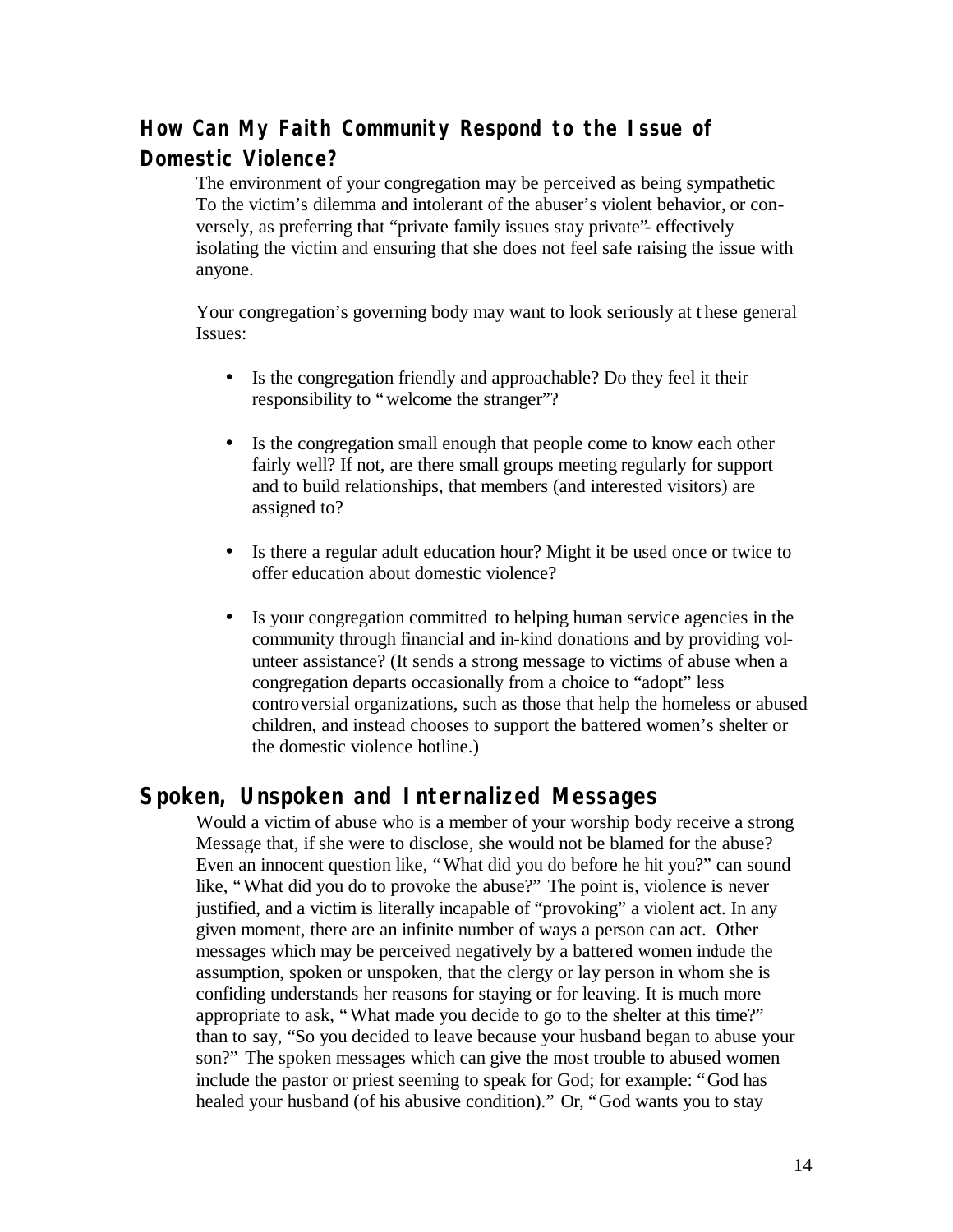with your husband and try to wok it out." Or even, "God wants you to be free of abuse." A more sure method of helping to empower a victim of domestic violence is to take yourself, as a religious leader, out of the equation entirely, directly or indirectly. It might mean sharing some affirming scripture about what God did in a particular situation or about the response of a biblical person. It might mean sharing the story of someone you know, being careful not to imply judgment of the person sitting in front of you. It might certainly mean praying with, and for the abused woman, that God would guide and strengthen her. And it will mean asking her what she would like to have happen or what she would like her life to be like. (See "Facilitating Conversation with a Suspected Victim of Domestic Violence." in *Domestic Violence: A Public Health Education and Resource Guide*.)

You may ask, "What if she asks for my advice?" This may happen. Mostvictims of domestic violence have been told in so many words, by their batterer, "You are worthless. You can't think for yourself. You're stupid. You need me to tell you what to do." If a woman hears these messages enough, coupled with seeing a repeated lack of appropriate consequences for her batterer's abusive behavior, she may internalize the messages and begin to believe that she is, indeed, incapable of making good decisions for herself and her children. Although it might be tempting to tell her what you think she should do, it honors her personhood, and is more effective in the long term, if you steadfastly refuse to be cast in the role of expert or hero for her life. If she listens for God's voice through prayer, if she takes one small step at a time, it will eventually become clear to her that she is the only possible expert in her own life. That realization may make her strong still; however, a word of warning: even a strong woman may end up dead. With your support, she may alternate between risk-taking behaviors and behaviors which assure that she and her children will be safe for a period of time. It is a dance which requires some finesse, and she should be affirmed for small, internal, moments of realization as well as for major, courageous, outward signs.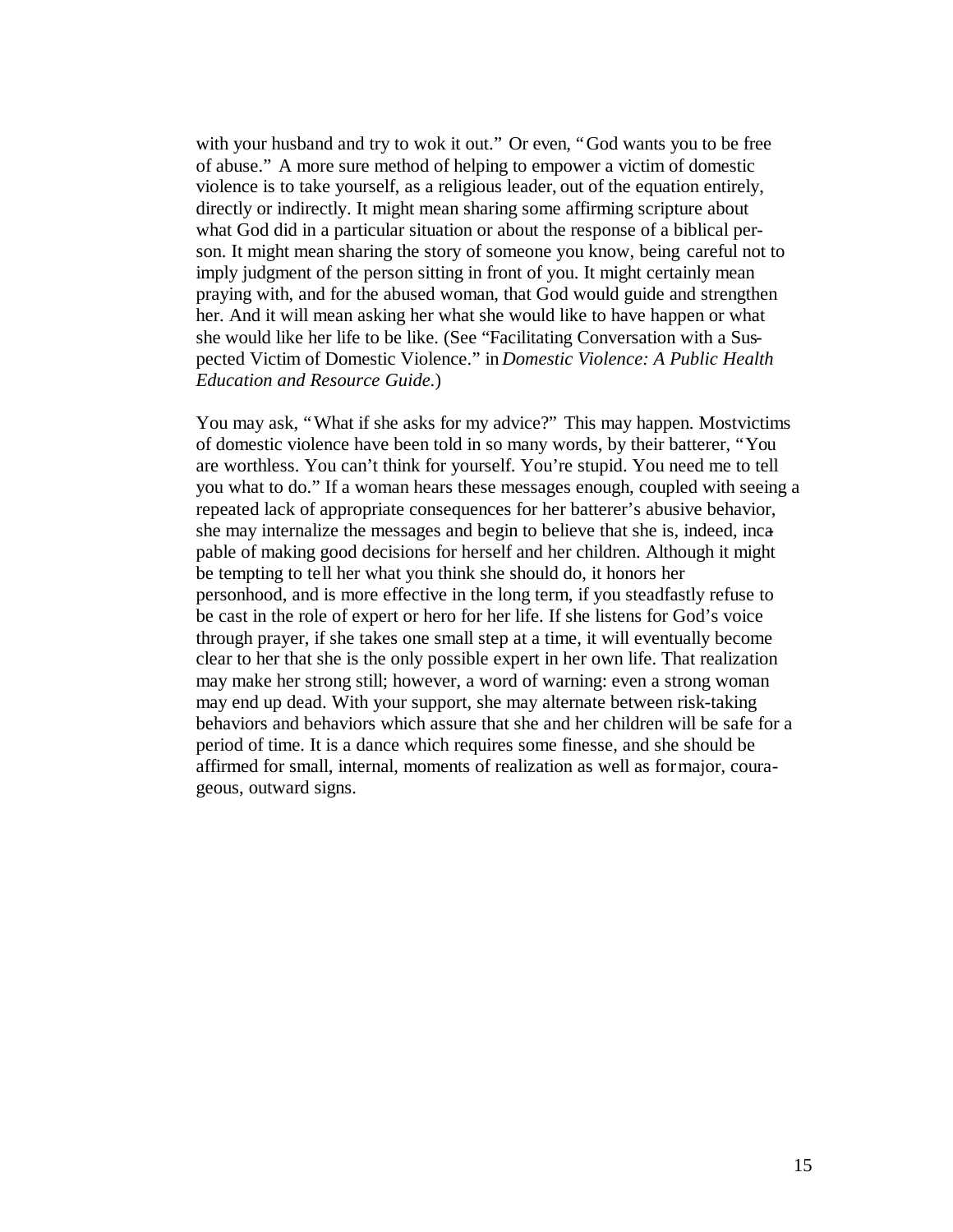## **Pastoral Counseling: The Pastor as Generalist**

When clergy study to become ordained ministers, they often take course in theology, church history, pastoral care and counseling, and the Bible. When they become ordained, it is an ordination into the practice of ministry. Unless they pursue further study, they are generalists by education, ready to respond to the prompting of the Spirit or to their congregation as a situation arises. This must not be forgotten when you, as a pastor or priest, are confronted by domestic violence. You know something about how to speak a prophetic word or to support and affirm people as part of your ministry; however, you are most likely not familiar with arrest procedures, prosecution, sentencing and batterers' treatment programs. Unless you have had the time and the interest in learning, you are most likely not versed in the legal ramifications surrounding the obtaining, and enforcing, of Protection Order.

Remember that there are experts in the field of domestic violence who are as Close as the local shelter or domestic violence hotline. Although they have been Caricatured by some religious authorities as "rabid feminists interested only in breaking up the family," they are, in reality, eager to empower abused women to make their own decisions.

Although they may express a degree of concern about safety occasionally, they Are very careful to avoid saying, or implying, "This is what you should do." They are, locally and nation-wide, trustworthy and knowledgeable professionals, ready to provide expert assistance in an area in which you, as a clergy person, are most likely a novice or an interested generalist.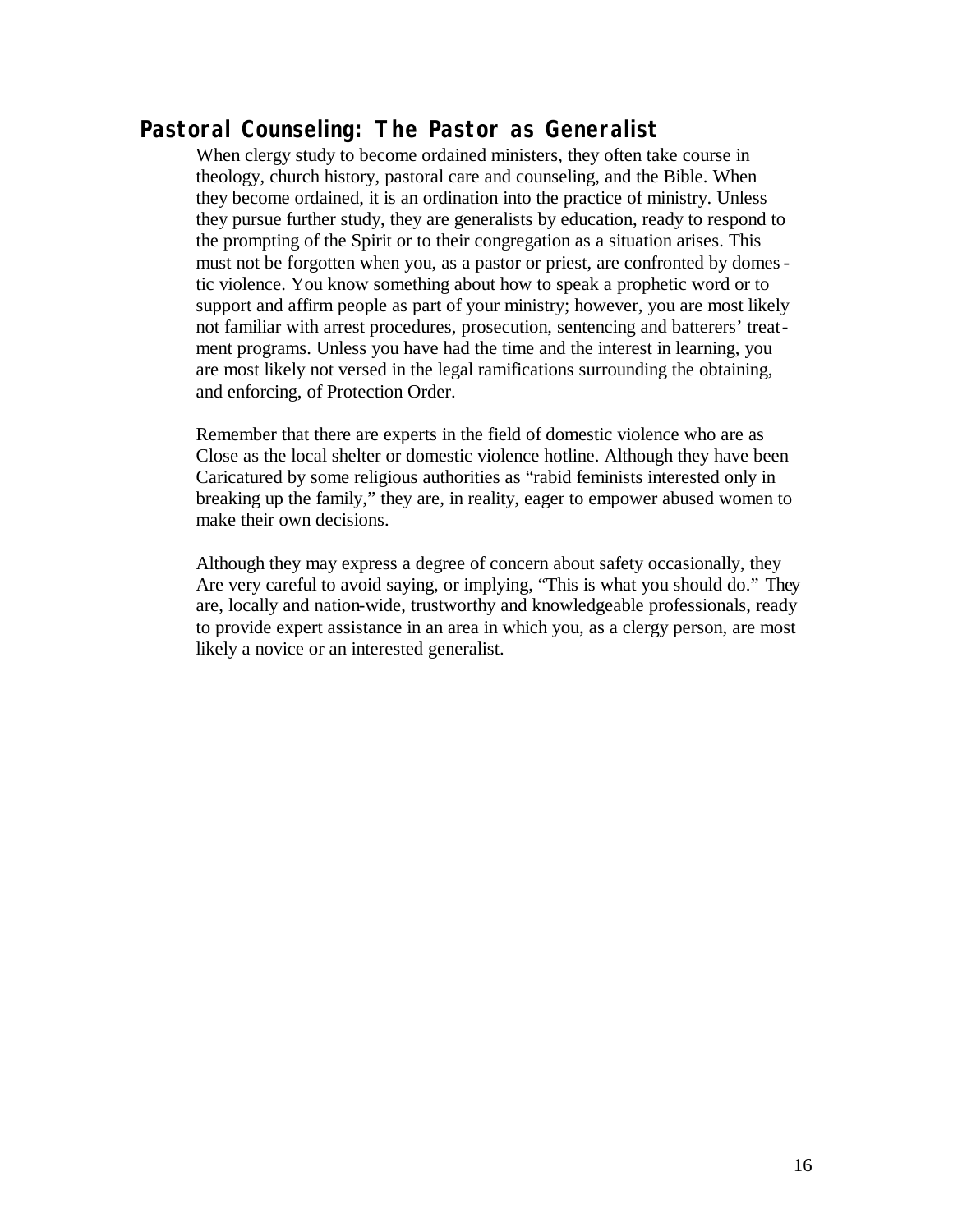## **Pastoral Counseling: Couple Counseling – Yes or No?**

Doctors have a saying which is significant to those in their profession: "First, do no harm." It is wise to consider this saying when reflecting upon the issue of couple counseling in a domestic violence situation. Although a couple may seem to want this type of counseling, there are undercurrents in an abusive relationship which may sabotage the process. The battered spouse (nearly always the woman) may appear hopeful and compliant. She may seem to want to save the relationship; however, not at any cost. She wants the relationship to continue, but free of the violent and controlling behavior exhibited by her abusive partner. The abuser has his own hidden agenda. He may say he wants to stop the violence; this may or may not be true. At heart, however, he wants her to be more compliant, to stop complaining and to try harder to please him. He is looking for a religious authority who will calm her down, and while continuing to hold out hope for the future, may sl ip in some advice about "submission" or "subjection." (Any reference to mutual submission will be ignored by the batterer – as a domineering man, he will most likely believe that deference is due him, and will suffer no qualms of conscience if he lets himself off the hook.)

This undercurrent of expectation on the part of both partners may act as a trap for an unwary minister. If, during a couple counseling session, you make any statement that could be construed as supportive of the batterer, the wo man will feel further beaten down by the weight of your pastoral authority. On the other hand, if you say anything supportive of the woman, her delight at hearing an affirming word may be forgotten later if she "pays for it" when the batterer becomes violent with her.

The most crucial argument against couple counseling is the power inequity Between the partners can't be dealt with in that setting. A battered woman who has no power has no freedom to negotiate and finally, no voice. The "couple counseling" session becomes, at best, a sham, and at worst, a real danger to an already abused woman made more vulnerable by her hope that things will change.

You, as a pastor, or as a lay religious counselor, may be aware of the existence of domestic violence in a relationship at the time the couple states they would like to make a counseling appointment with you. Alternatively, you may become aware of the problem while counseling the couple, or while utilizing a premarital/marital counseling instrument like Prepare/Enrich, published by Life Innovations, Inc. which tests for "Partner Dominance," among other characteristics. In either case, the most "pastoral" way to handle the situation is to offer to counsel each person separately. In an individual setting, it is much easier to respond to a battered woman with support and referrals, or to respond to a batterer with a firm statement about the inappropriateness of his behavior and a referral to a batterer's treatment program.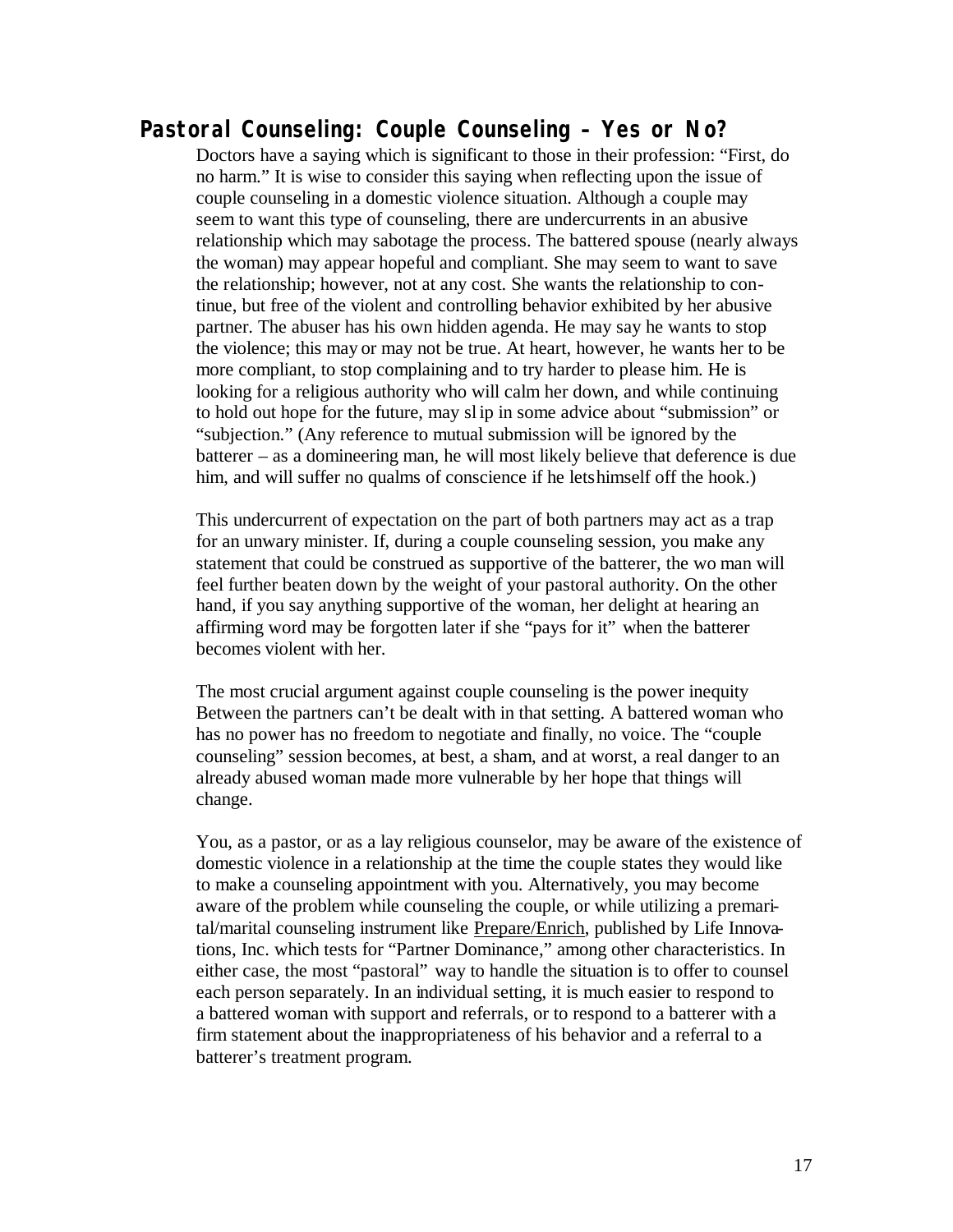The battered woman will likely separate from the abuser at some point, and may eventually divorce him if they are married. If you appear too concerned about "saving the marriage," the victim of abuse may come to believe that you value her life, and the possibly the lives of her children, less highly than maintaining the image of an intact relationship. It is most important to remember that the abuser introduces an element of brokenness into the marriage by his choice to behave in a violent and controlling manner.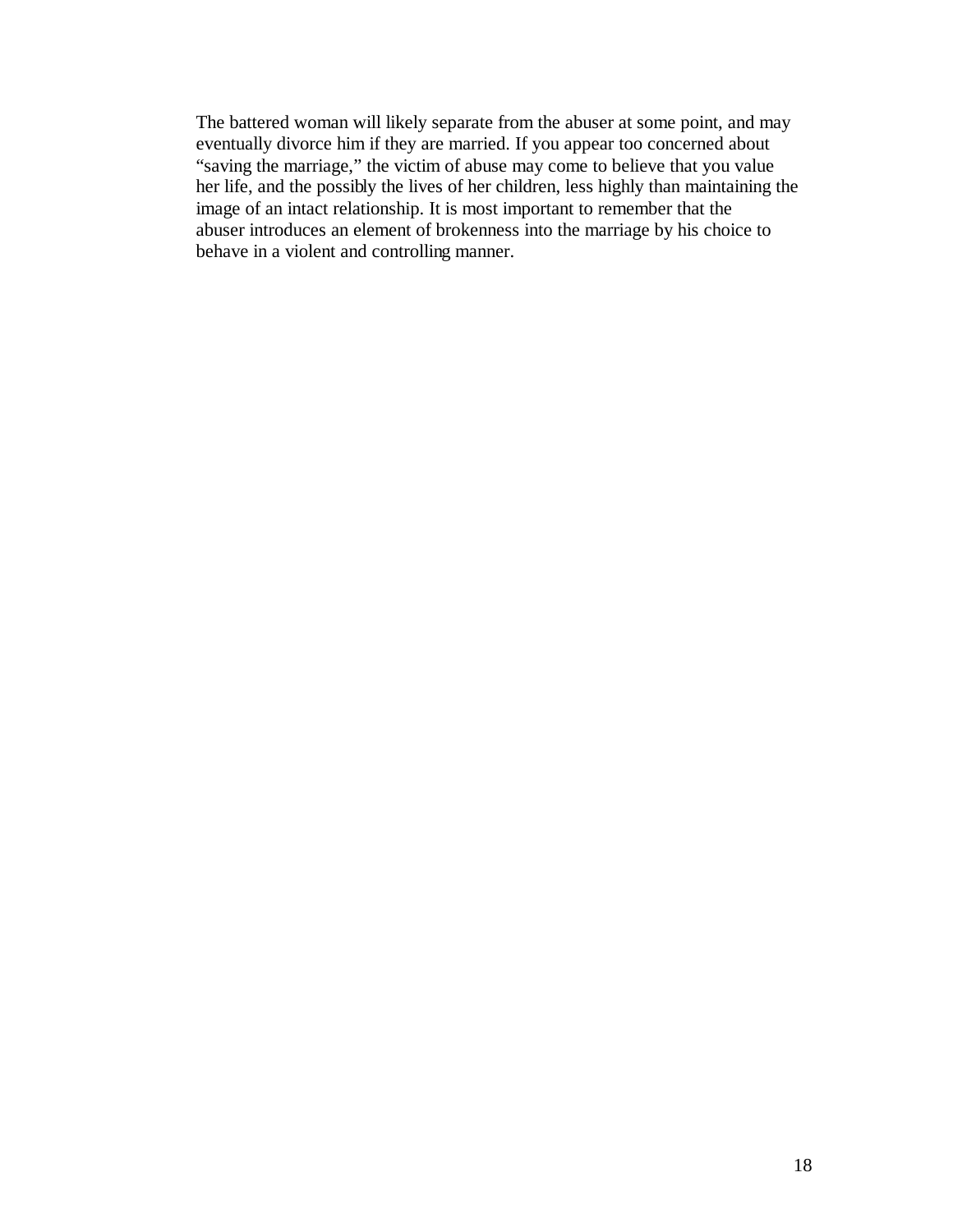## **Suggestions for Worship**

Clergy and lay worship leaders have a unique opportunity to raise the issue of domestic violence – to remember victims, to educate the congregation, and to address that God intends for those in covenant relationships to live lives of mutuality, not violent control and fearful compliance.

Some way in which the issue might be raised include:

- Borrowing or creating a litany remembering victims of domestic violence
- Using bulletin inserts to create an awareness of the issue (see sample inserts following)
- Preaching a series of sermons on relationships, or in denominations which use a lectionary, looking for ways to educate and increase awareness whenever a particular text would lend itself to that use (story sermons are a good vehicle; see the sample sermon following)
- Praying aloud that victims might be strengthened and protected and batterers might feel convicted about the destruction they cause
- Designating that the weekly offering be donated to programs serving victims of abuse
- Inviting an expert on the issue to address the congregation during the adult education time or during the sermon (much as missionaries have done)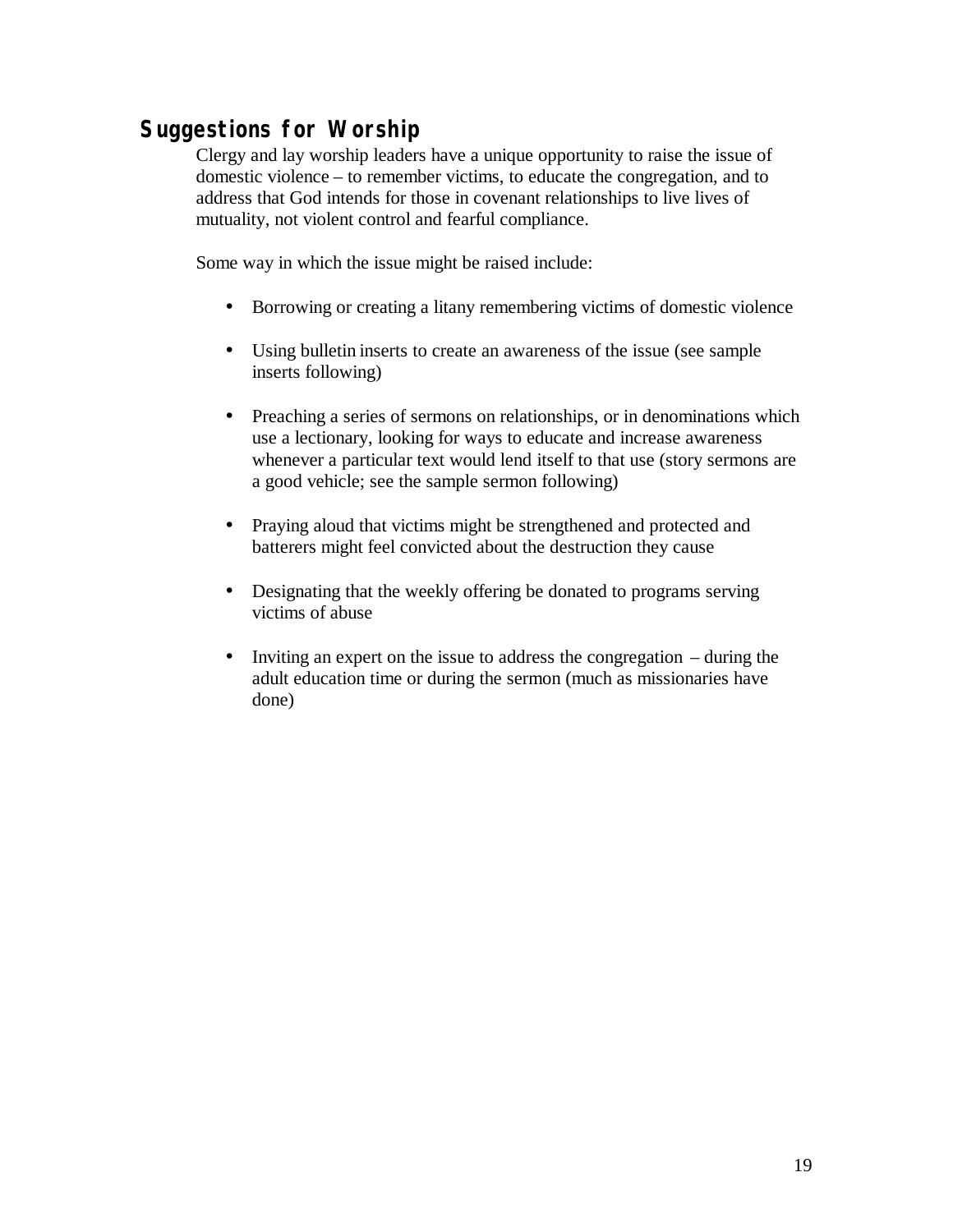## **Samples for Congregational Use: Sermon**

This story sermon was based on a lectionary text, *Luke 18: 9-14*. It was subsequently preached at a church using the Common Lectionary and at a church where clergy choose their own texts. It is an example of a sermon which is not explicitly about domestic violence, but which educated obliquely while addressing a Christian theme.

One gray, November day, toward evening, Sharon locked up the church office. She was anticipating doing some early Christmas shopping at the mall, where they were having a number of sales. She locked both doors to the outside, and walked quickly to the sanctuary, where someone had left t the lights on. She was about to flip off the sanctuary lights just outside the door, when she happened to glance in and notice a person sitting in one of the pews near the front.

Probably on of those homeless people, she thought. That's what came from being an inner-city church and leaving the doors open most of the time. You just never knew what kind of person would wander in off the street! Well, she thought, it's time for this on to find another place to go – the rescue mission or a soup kitchen, or wherever such people go at this time of day. She opened the door and walked in, choosing to walk, not down the carpeted center aisle, but down a side aisle where her heels made brisk "click, click" sound on the bare linoleum. As she drew even with the pew where the person was sitting, it became obvious that it was not a he, but a she. She was Allie Hansen, one of the less active members of the congregation, verging on the "inactive."

"Excuse me," said Sharon, "I'm about to close up. You'll have to leave."

Allie brought her eyes very slowly to Sharon's face. Her thoughts seemed to come from an even greater distance away.

"Oh, I'm sorry." she said, "but could I have just a few more minutes?" And then she said what seemed to Sharon to be very strange thing. With A wry smile, she asked, "This place is called a sanctuary isn't it?"

Allie then seemed to grow quickly absorbed in her own thoughts again, so Sharon didn't answer what was obviously a rhetorical question. Sharon walked back to the rear of the sanctuary and sat in one of the last pews.

Struggling with her impatience, Sharon thought of what she kn ew about Allie. There were not many impressions, because Allie's personality had always seemed to Sharon to be pretty subdued. She had brought her kids (a boy and a girl) to Sunday School once or twice. The girl was so quiet, she seemed to melt into the background. The boy, though, had been asked to leave because he was physically combative with the other kids. That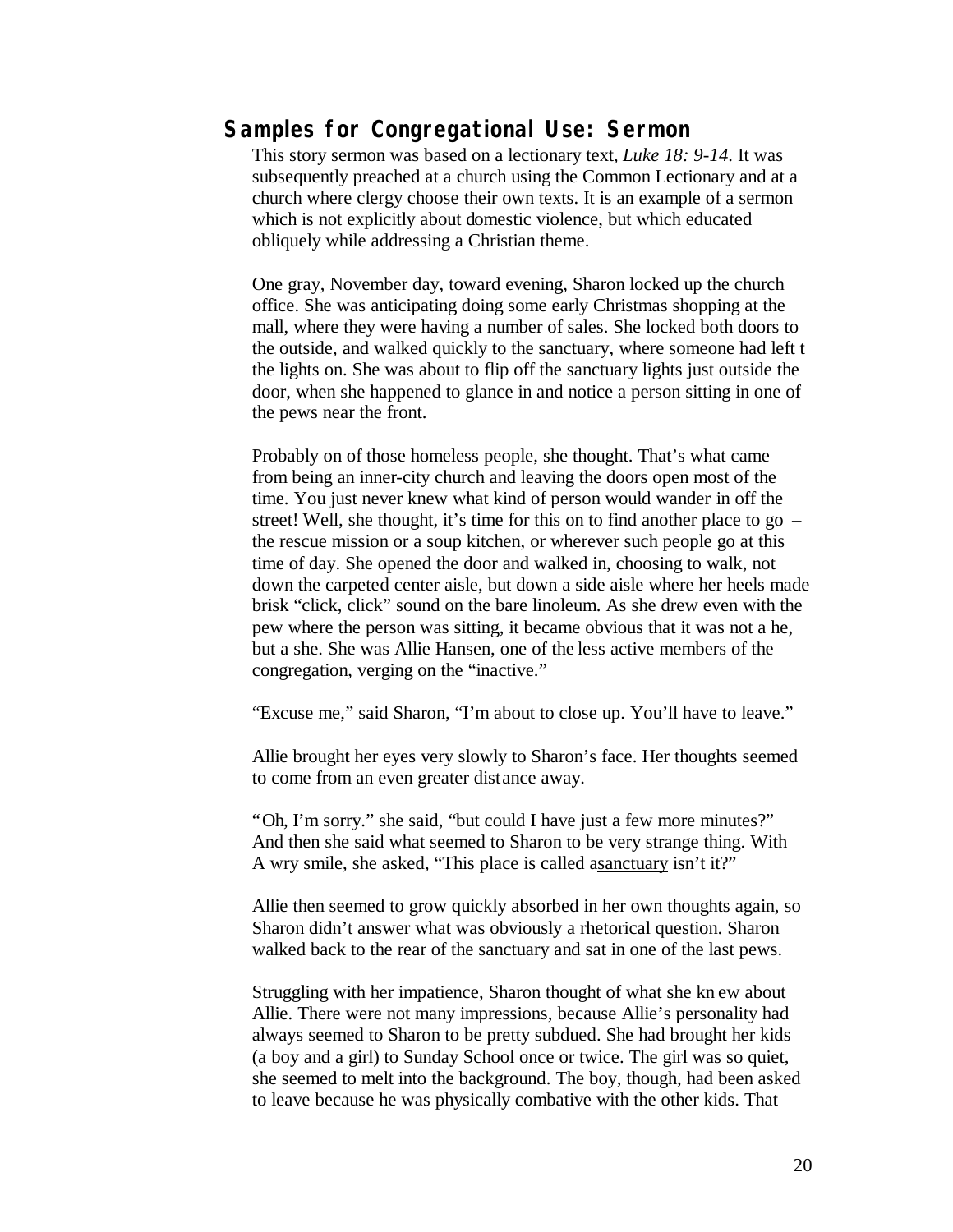was the end of Sunday School for both of them.

Allie had come to circle meetings occasionally, but she always came late and left early, and seemed nervous the whole time she was there – not of the other women but of the time. She kept looking at her watch. Sharon remembered that one of the pastors had tried to stop by once for a short visit, but Allies had met him at the door distractedly, saying she couldn't invite him in because her husband was due home form work soon.

Then Sharon remembered the rumor – that Allie was being abused by her Husband. She contemplated that for a minute. Allie seemed mousy enough to allow herself to be pushed around. And it looked like she was training her little girl to be just the same way. Sharon sighed with exasperation. Wasn't that always the way it was? Now, if she were abused just once, she would never stand for any more. She would be out the door, bag in hand – "Adios, jerk!" she could imagine saying. No amount of sweet talking could convince her to do otherwise! And if she didn't have family or friends to help her, well, she would just do in on her own. And thanks to her work skills and God-given strength and determination, she knew she could!

(Pause)

Now Allie had no idea of Sharon's thoughts about her. Her own thoughts had been in turmoil for the past half hour.

She knew she would be expected home soon. She had moved quickly at grocery store just so she could have a few minutes to sit here in God's presence and try to calm her mind.

Last night had been a bad night. The dinner was not as Jack had wanted it, so he had thrown in on the floor and then slapped her around for a while. The kids had disappeared – they'd probably gone to their rooms – she had heard loud music, which meant that they were trying very hard to tune out what was going on.

For the thousandth time, she regretted marrying Jack right out of high school before she could get her degree. He had been so romantic – love letters everyday, caring enough about her that he bought her beautiful clothes to wear (and then told her when to wear them! she thought ruefully). She married him in a blaze of romance, and it was mostly wonderful until she became pregnant with Bobby. Then Jack went crazy (there was no other word for it) – accusing her of seeing other men, pushing her around – once she nearly lost the baby. His need to maintain control over her at all costs became horribly apparent. Bringing herself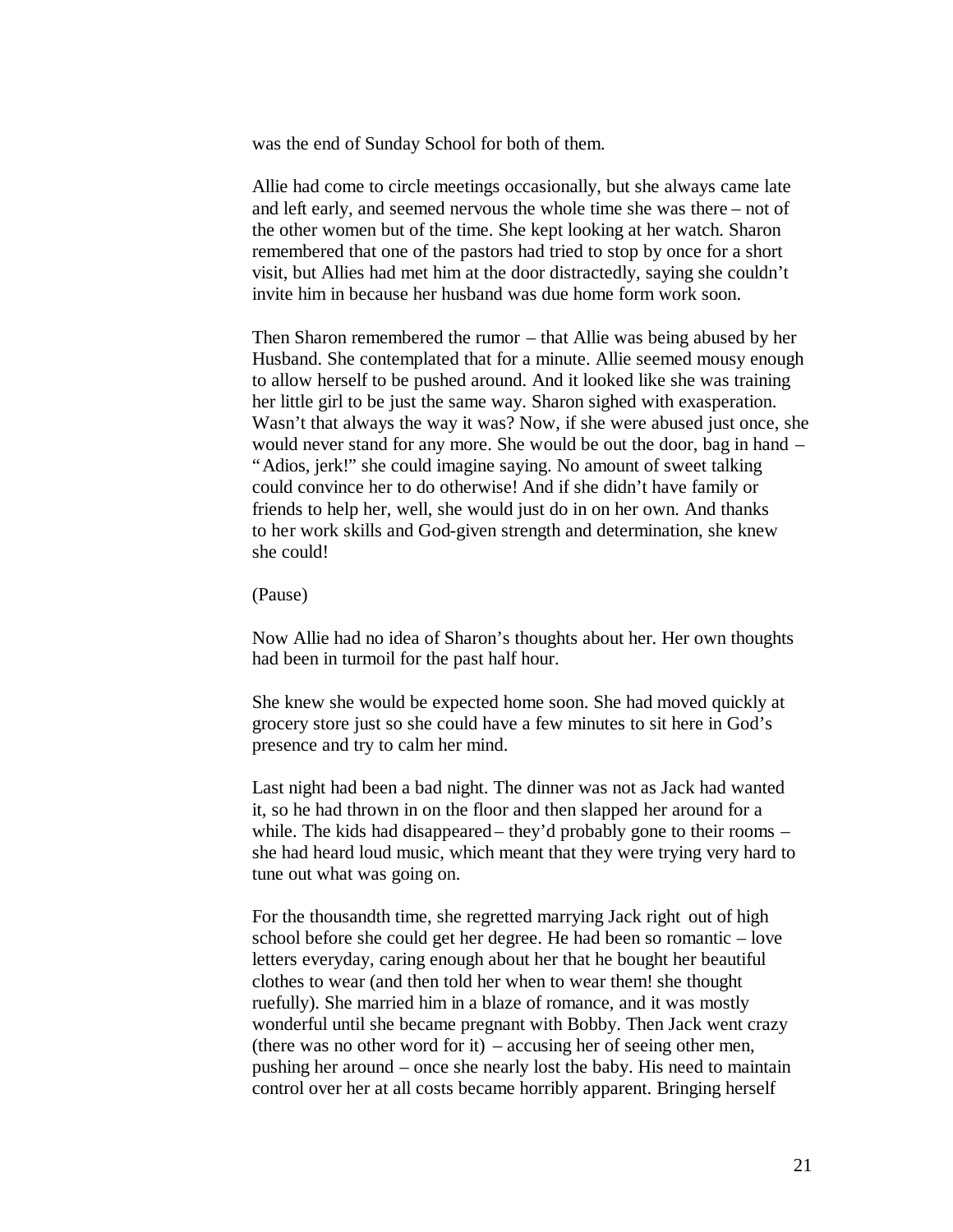by to the present, she asked herself, "Why did I stay with him then?" but of course, she knew the answer. She had no work skills or experience, a tiny baby to care for – and the change had happened so quickly, it was hardly believable. She knew her mother had trouble believing it – her early responses had been unsupportive and blaming – telling her to forgive him, to try harder to pleas him and to put him first. "But, God – isn't that idolatry? Putting Jack before you?" she wondered. Thinking again about her present situation, she felt how hopeless it was. She could not jeopardize the safety of family and friends by taking the kids and going to live with one of them. And she couldn't even chance going to the local shelter – because Jack was a police officer. He knew the location, even though the public did not. Allie chuckled without humor. Jack, as a police officer, had sworn to "Serve and Protect" the public. If his fellow officers only knew!

As was so often the case, Allie's pondering brought her no solutions. But It did bring her a sense of certainty that Jack was trying to control her actions, and ever her thoughts, of nearly every waking moment. "God I know I was made in you image," she prayed. "And I know my body is the temple of the Holy Spirit."

She rubbed her eyes with weariness and painful self-knowledge. As she did so, her left eye ached where it had been blackened a week or so ago. She found herself praying silently: "Please renew my energy so that I might have the imagination to see, and pursue, those possibilities that will bring an end to this sinful situation. And although I realize that the sin is Jack's, I know that I am also a fallible human being. Please forgive my Despair and help me to choose actions that will bring healing and peace. I ask all this in Jesus' name, who died for my sins. Amen."

Allie turned to see Sharon regarding her curiously from the end of the pew. She smiled at Sharon, feeling some of her burden lift. Then she left the pew, walked down the aisle and out the back door. Sharon, wondering what Allie could find to smile about, locked up in a hurry behind her. Glancing at her watch, she sighed. Only another hour until the stores closed! She climbed in her car, started it and sped off while Allie was still fishing in her purse for her car keys. Allie's hand closed on a piece of paper. She drew it out and looked at it in the fading dusk. It was a song her daughter had learned one of the few times she had attended Sunday School, that she had illustrated with love. Allie had not really looked at the words when she had first glanced at it distractedly and put it in her purse. She read them now.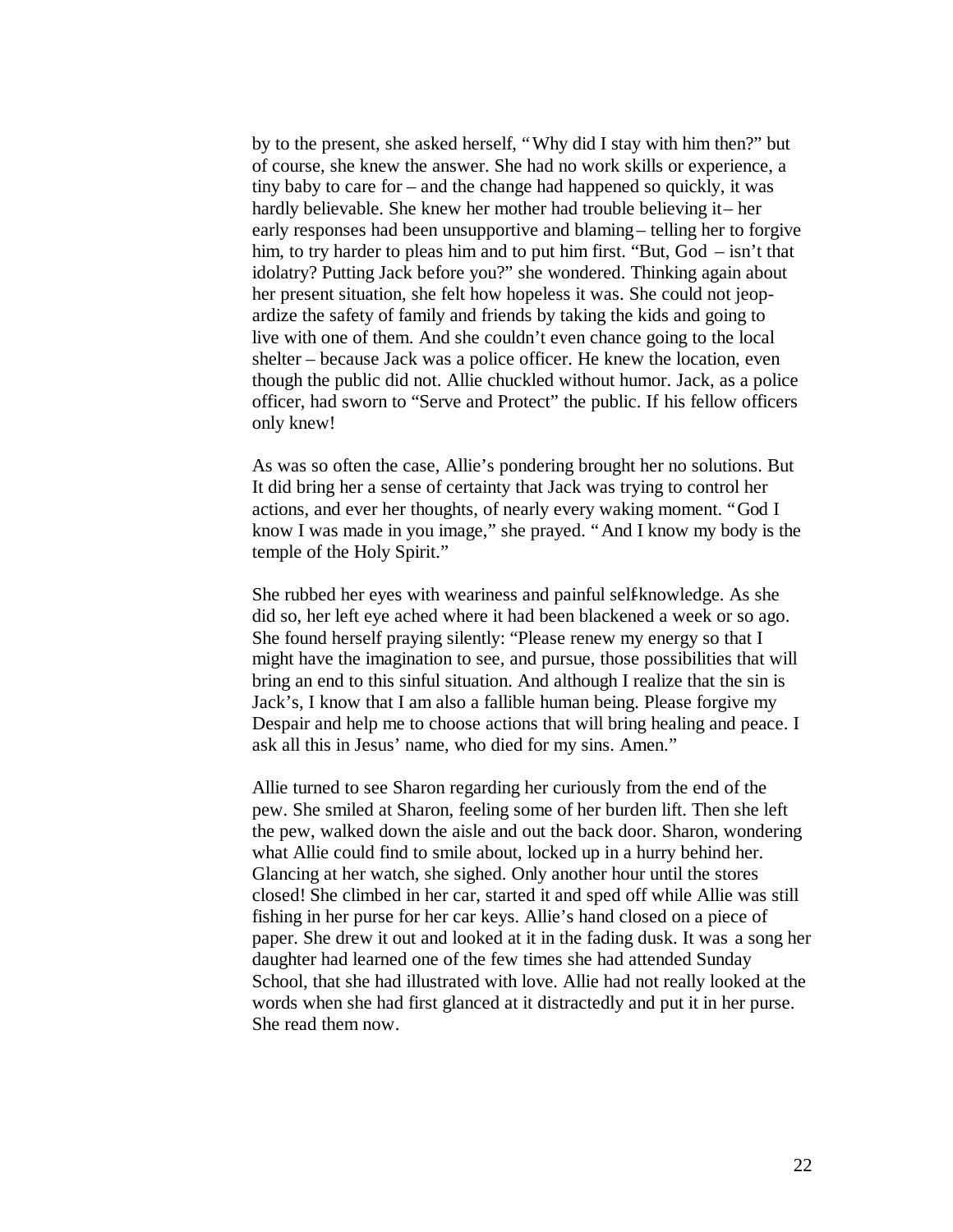*God is for Me Though I am Little God is for Me Though I am Young\* God is for Me Though I am Lazy Or Mischievous Or Glad Or Glum Think of it Can you imagine Think of it God is for Me Think of it Can you imagine God loves even You and Me!*

Allie drove home with a smile.

### (Pause)

The issues that face us in the text are pride and humility. Let's look at them more closely. If you are not conscious of your sinful nature, you may be full of pride. Now, pride can be a tough thing to get past, because you feel so darned self-sufficient and good about yourself. You may feel that you don't really have a need for other people, or even, sometimes, for God! You may be happy in your life; you may feel that you are extremely well-equipped to meet the challenges of life. You may, like the Pharisee, look around you and say, "I thank you, God, that I am not being abused. Or, thank you that I was born a white person. Or thank you that I am American, or that I have enough money to feed and clothe my family, or that my children turned out all right (a reflection on the way I raised them!), or thank you that I am not going to die of AIDS tomorrow." This may become a variation on "count you blessings," which may be a wonderful thing to do generally, but when we use other people's misfortune to bolster our own ego, we look very much like the Pharisee. (Pause) How many Pharisees are here today? (Raise hand.)

And then there's the tax collector. A man who deserves punishment, or at the very least, to be shunned because of his geed and dishonesty. He remembers every time he extracted a few pennies more than what was due, every time he caused a person to despair because of his lack of sympathy. These sins weigh heavily on the his mind; he can't pretend before God to be blameless.

He is in one of the times of his life when he knows his absolute need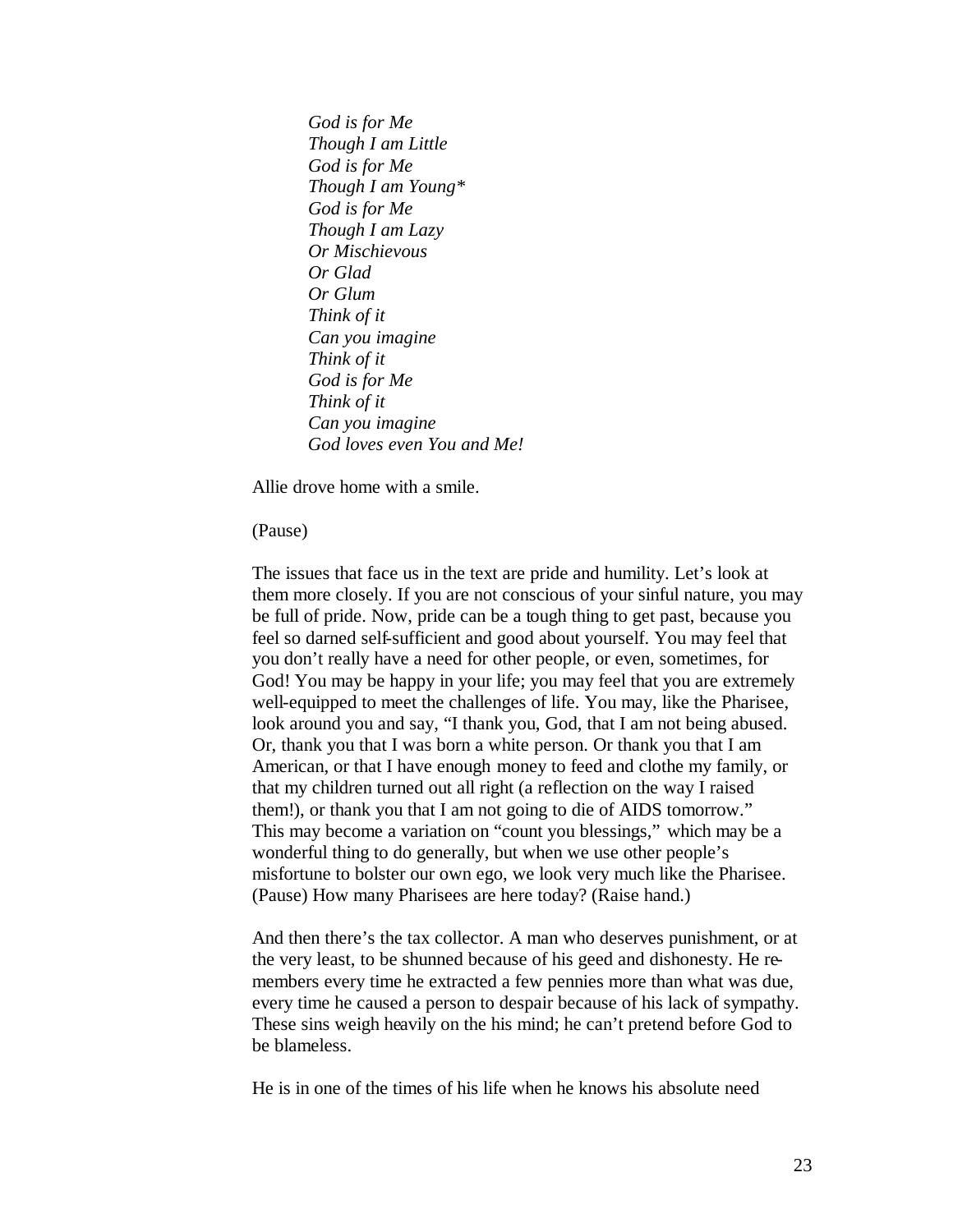for God. (Pause) How many tax collectors are here today? (Raise hand.)

Do you feel more like the tax collector or the Pharisee today? Are you conscious of your need for God, like Allie, or are you more like Sharon?

It doesn't matter which you choose. Jesus speaks a work of judgment and promise to those who feel both ways. To those who are not currently conscious of their need for God, he promises, "You will be!" And to those who are too conscious of their failings, Jesus promises, "You will be Exalted." To be exalted can have two meanings: To be made important, or High in the scheme of things. Or literally, "Lifted up." Like Jesus on the cross.

We are promised that if we believe in the Jesus who humbled himself, taking on our sins, so that he was exalted on the cross, we will be exalted too. But not to joy and glory first of all. First we will be exalted on our own crosses, finding there the depth as well as the height of the exaltation seeing our true need for Jesus Christ.

And so, both ways are difficult.

If you exalt yourself, you will come face to face with a great stumbling block- pride. Yet if you humble yourself, you will come face to face with the greatest

stumbling block of all – the cross. Jesus Christ's – and your own.

God's promise to you today is this:

"I will help you clear the stumbling blocks of sin and unbelief, which keep reappearing just when you think they're gone for good.

And I will be your faithful companion every remaining step of the way; whether or not you are aware of me, I am here beside you. Goading you to notice your pride and lack of love. Carrying your sin-wracked should all the way to the cross."

(Pause)

"Think of it – can you imagine? God loves even you and me!"

Amen.

\*Word altered (original word: "dumb")

Copyright holder unknown.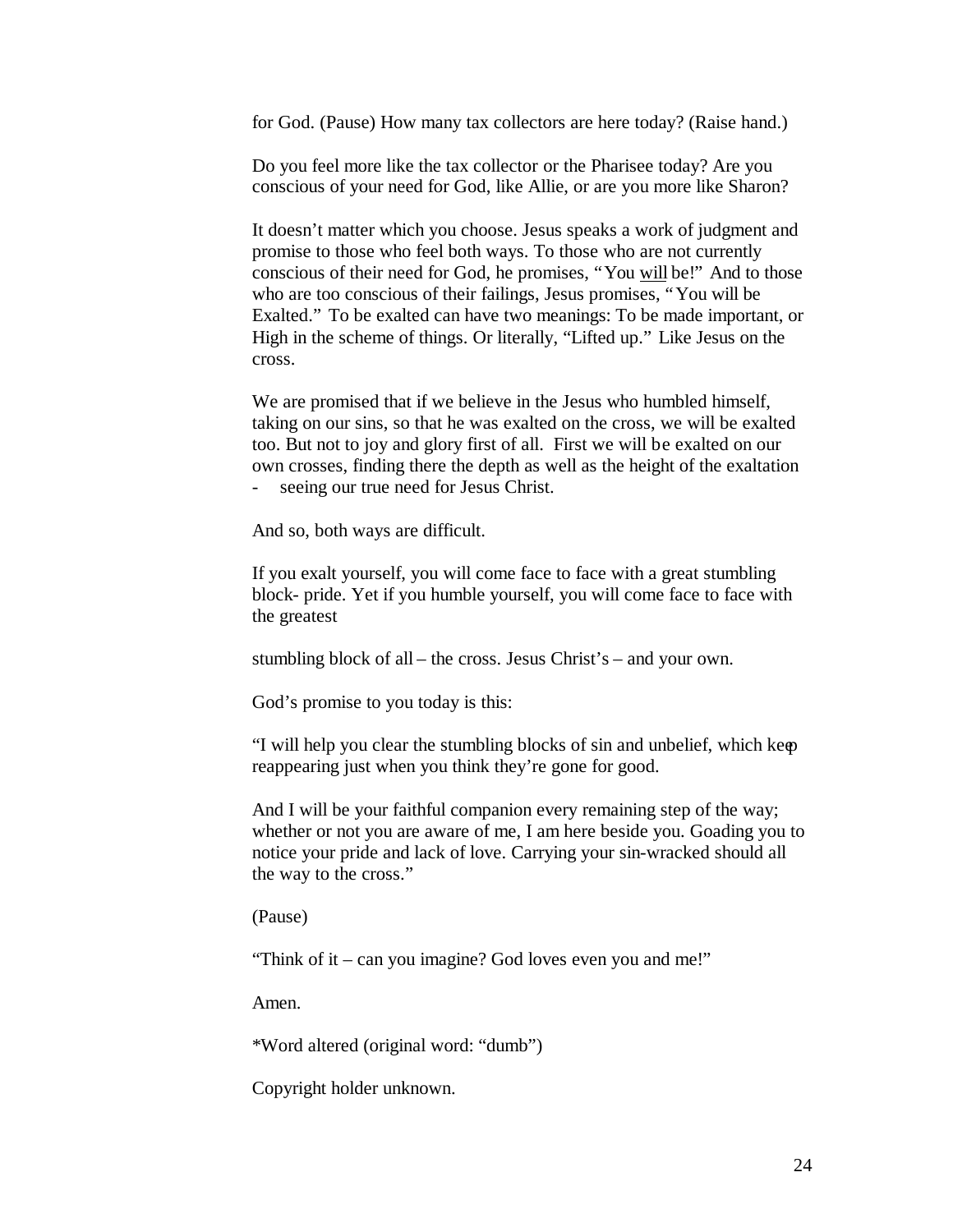## APPENDIX E: **Referrals and References**

## WHO TO CALL:

For information, advice, or referrals including shelter at Friendship Home :

### **24-hour Crisis Line: 475-7273 Rape Spouse Abuse Crisis Center: Non-emergency: 476-2110**

For crimes or dangerous situations:

**Emergency for city or county: 911**

To report suspected child abuse or neglect:

**Protection and Safety (Formally Child Protective Services): 471-7000 Lincoln Police: 441-7204 or Lancaster County Sheriff: 441-6500**

## DOMESTIC VIOLENCE-RELATED SERVICE PROVIDERS:

## **Victim Assistance Phone Lines**

Rape Spouse Abuse Crisis Center 24-hour Crisis Line, 475-7273 Nebraska Domestic Violence Hotline, 1-800-876-6238

## **Victim service organizations**

Friendship Home, 475-7273 for shelter; 434-6353 (for message about non-emergency service information) Rape Spouse Abuse Crisis Center, 476-2110 (476-2168 TDD) Lincoln Police Department's Victim/Witness Unit, 441-7181 University of Nebraska-Lincoln Victim Services, 472-0203

## LAW ENFORCEMENT

Lincoln Police Department, 441-7204 Lancaster County Sheriff's Office, 441-6500 University of Nebraska-Lincoln Police, 472-3555

## COURTS/LEGAL SERVICES

Clerk of the District Court (to get information on protection orders), 441 -7328 Lancaster County Attorney's Office, 441-7321 Lancaster County Adult Probation Office, 441-7777 Lancaster County Juvenile Probation Office, 441-7364 Lancaster County Juvenile Court, 441-6928 Nebraska Legal Services, 435-2161 Diversion Services, 483-4444